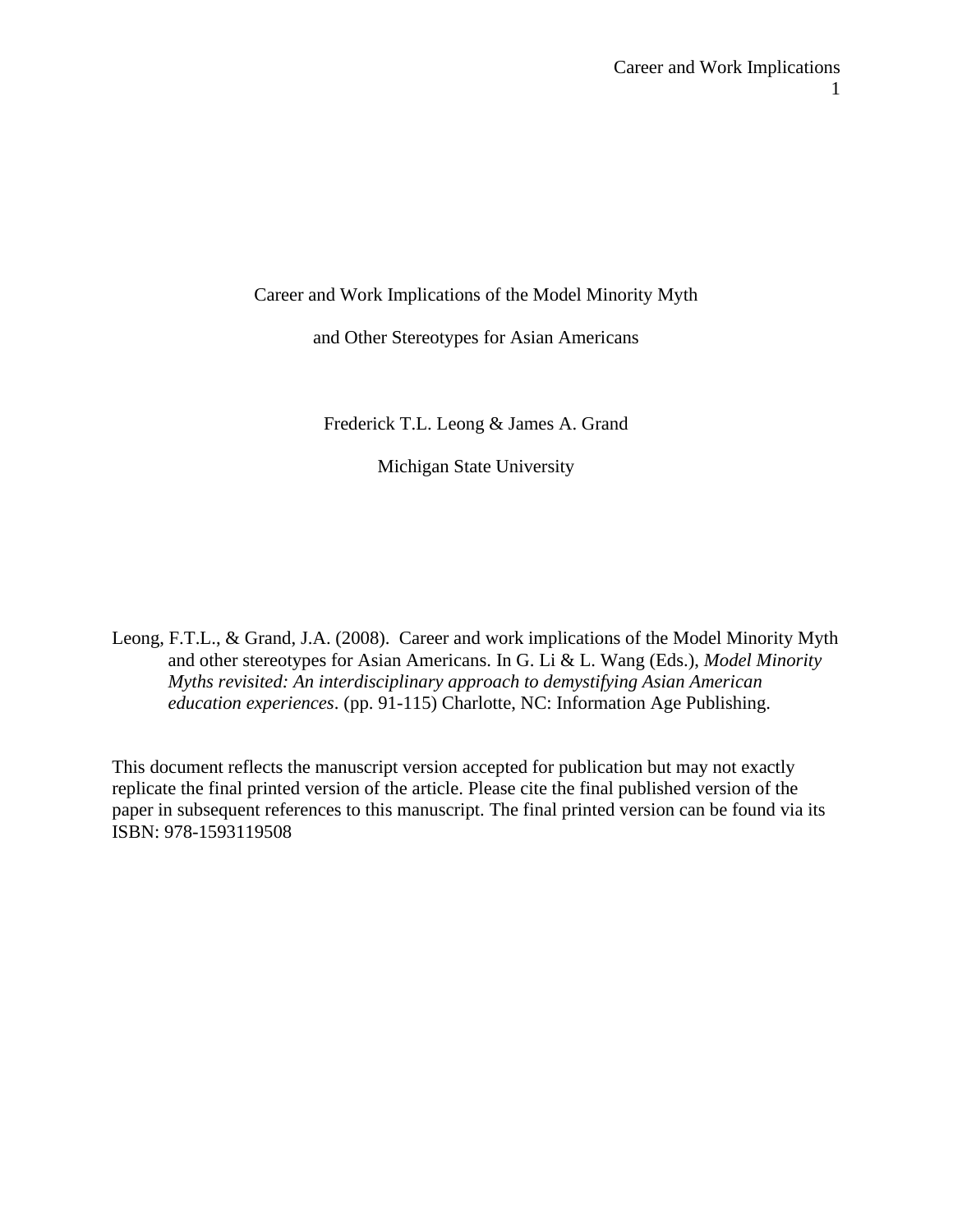*If the calf of a brindled cow has a coat of one colour and grown horns, would the gods of the mountains and rivers deny it even if men have reservations about its suitability?*

— The Analects of Confucius, Chapter 6, Verse 4 (Confucius, 400 B.C./1997)

The Model Minority myth encompasses a broad, largely positive stereotype that describes Asian Americans as a perseverant, intelligent, academically and socioeconomically successful people who have built a comfortable and desirable lifestyle in the United States despite their minority status. However, the widespread acceptance of this viewpoint has led to the perception of Asian Americans as robotic, emotionless workers and human beings, subsequently affecting their ability to gain cultural and societal acceptance and achieve upward economic and social mobility. This chapter specifically explores the impact of the Model Minority myth in the workplace and its resulting implications for career development. The description begins with a general discussion of the nature of stereotype development and evaluation, helping to set the stage for a more specific explication of the Model Minority myth and other relevant Asian American stereotypes. The final half of the work discusses the potential consequences of the Model Minority Myth on various processes of normal organizational functioning, including selection, organizational entry and socialization, personnel training, performance appraisal, and mentoring. The chapter closes with a brief discussion of future research questions for the field with the goal of continuing to shed new light on the phenomenon and possible ways in which the Model Minority myth can be overcome in organizations.

In the original sense of the word, a *stereotype* referred to an early method of printing used by publishing companies in which a solid plate of type was pressed onto a piece of paper to form an exact duplicate of the prearranged text. Like many lexical developments in the English language though, the term gradually spread into the common vernacular and was quickly put towards a different use. By 1850, stereotype had come to mean an "image perpetuated without change," and shortly after the turn of the  $20<sup>th</sup>$  century the term had finally adopted the more familiar, modern denotation as a "preconceived and oversimplified notion of [the] characteristics typical of a person or group" (Harper, 2001). Through all this, though, it still seems quite fitting that the "original" form of the stereotype can trace its origins directly back to the work environment, for it is often in the workplace where the effects of this "new" concept of the stereotype is commonly experienced. The aim of the present chapter is to bring to light some of the less well known stereotypes faced by Asian Americans in their daily experiences, and ultimately to examine the consequences of those stereotypes on the career and work adjustment of the so-called "Model Minority."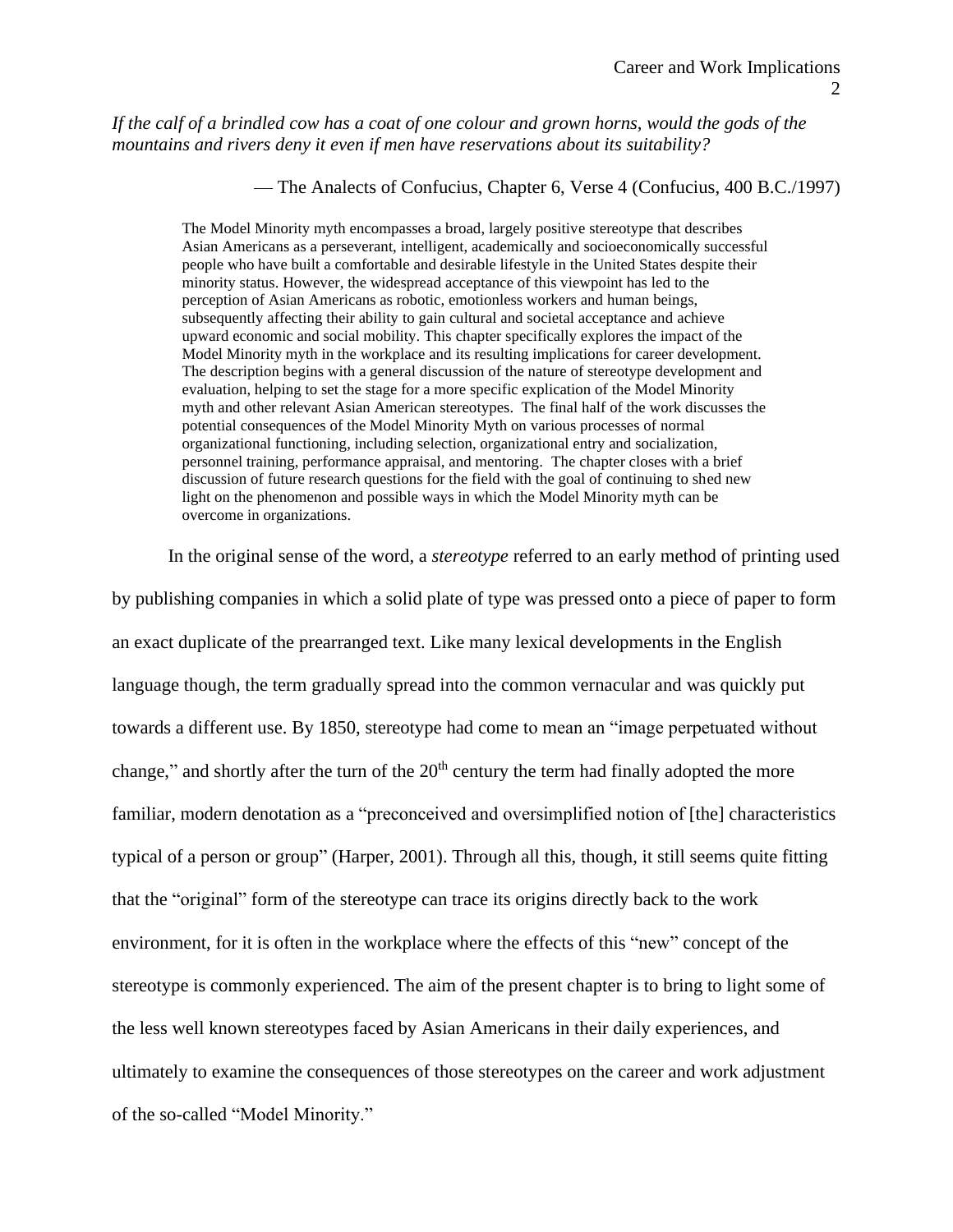#### **Stereotypes—The Nature of the Beast**

Before delving any further into the issue at hand, though, it seems pertinent to begin with a brief discussion on how and why stereotypes originate and the common forms they adopt in order to better understand how they operate in society in general and their impact in the workplace. As previously stated, at its most basic level a stereotype is a depiction or belief that attempts to describe a large body of information. Where human beings are the topic of concern, a stereotype is defined as a generalized representation of the physical, psychological, and/or behavioral characteristics of a defined group of people (Stangor, 2000). Although they have taken on a negative connotation as a result of popular discourse, stereotypes are not always the harmful, derogatory, or negative creations they are portrayed to be. In fact, many researchers contend that stereotypes are a natural outcome of an extremely adaptive information processing technique called *social categorization*, a self-occurring cognitive "shortcut" which serves to efficiently organize information about the people we encounter in our long-term memory (Allport, 2000; Stangor, 2000; Stangor & Lange, 1994; Tajfel & Forgas, 2000; Taylor, Friske, Etcoff, & Ruderman, 1978). To better capture the idea of social categorization, consider the act of washing your laundry at the laundromat. Rather than sorting out and washing each and every piece of clothing singularly because of its unique combination of style, shape, fabric, etc., all items similar enough to be washed together (e.g., all dark-color clothes) are grouped into a single larger pile. The clothes, then, are recognized and sorted only on the basis of the differences *between* the groups, with little consideration made to distinguish anything *within* a given pile.

In much the same fashion, social categorization occurs when, rather than considering a single person as a unique *individual* with their own attributes and tendencies, they come to be viewed merely as *members of a larger group*. Thus, information is gathered, opinions are formed, and generalizations are made concerning these collective groups (i.e., establishing the "pile") and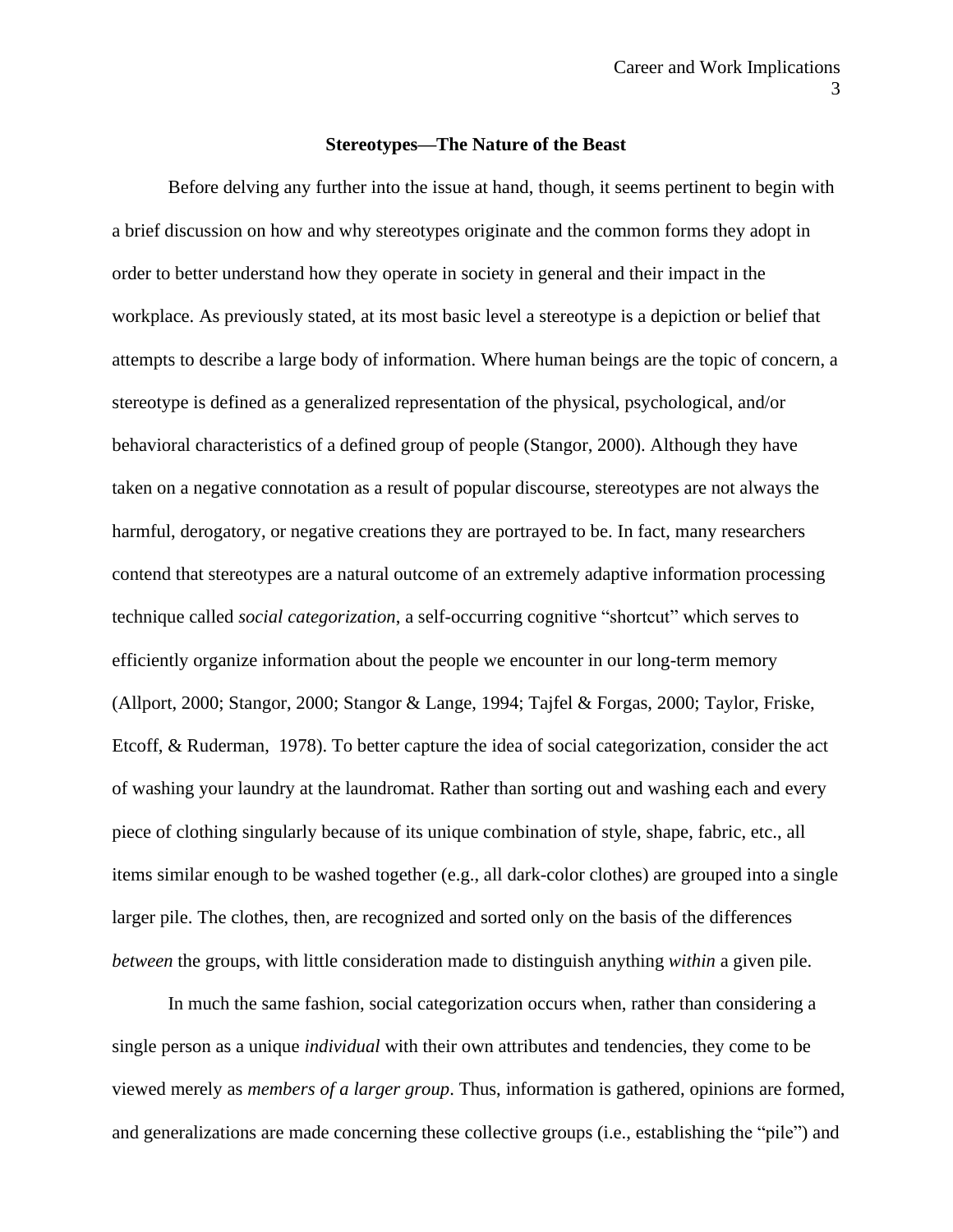individuals are then simply placed into whichever group deemed most appropriate. By performing this routine, the cognitively demanding task of observing, learning, and encoding into memory the distinctive features of an individual is effectively circumvented by using the characteristics of the "pile" (or, more appropriately, stereotype) as a replacement. By doing so, the amount of information one needs to gather and remember about any single person is minimized, helping to free up room in our cognitive "think tanks" for other uses. All that is required is some base recognition of an individual and how they fit into a preconceived stereotype; after that, a pre-packaged, ready-made representation of the individual is supplied, complete with a full line of physical, attitudinal, and emotional characteristics (Bargh, 1994, 1999).

One final point before moving to the stated topic of this chapter concerns the nature of stereotype appraisal and its relation to group membership. When stereotyping occurs, no cognitive evaluation is necessarily made concerning the characteristics of any specific individual per se; rather, the characteristics that describe a group (i.e., the cognitively constructed representations of the group's attributes) are imbued with these judgments. Subsequently, the evaluated characteristics are transferred to a member of the stereotyped group during the categorization process (Stangor, 2000; Tajfel & Forgas, 2000). To elaborate the process, consider the following overlapping syllogisms outlining the way in which stereotypic characteristics are believed to be appraised:

|                    | Minor Premise (1): (I believe) Group Y possesses Characteristic A.           |
|--------------------|------------------------------------------------------------------------------|
| Major Premise (1): | I like/dislike Characteristic A.                                             |
| Conclusion $(1)$ : | Group Y possesses the liked/disliked Characteristic A.                       |
|                    |                                                                              |
|                    | Minor Premise $(2)$ : Individual X is a member of Group Y.                   |
|                    | Major Premise $(2)$ : Group Y possesses the liked/disliked Characteristic A. |
|                    | Conclusion (2): Individual X possesses the liked/disliked Characteristic A.  |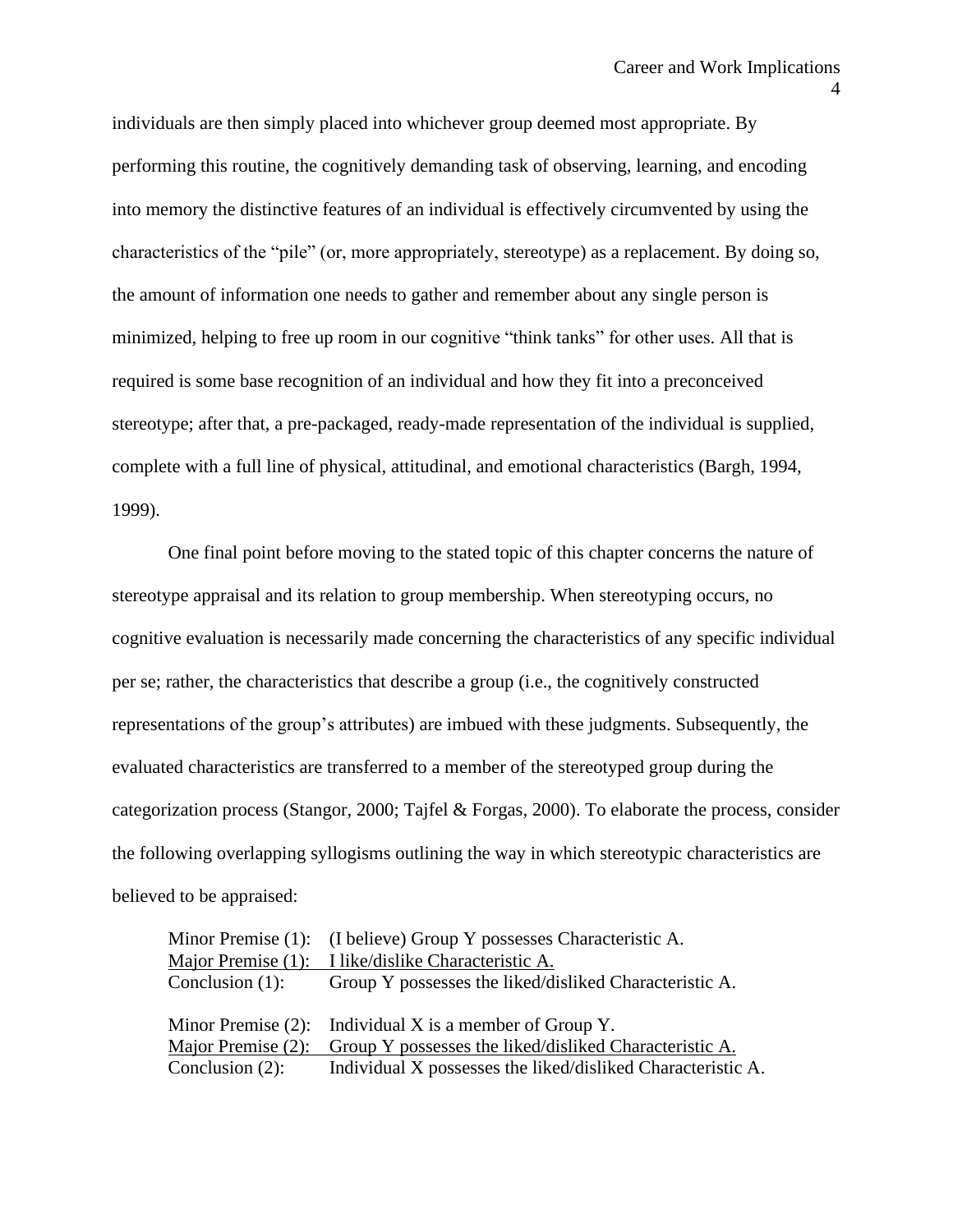Of note here, *no attribute of the individual is directly appraised at any point*; instead, the connection between the stereotyped characteristic (Characteristic A) and the individual is established *indirectly* on the basis of his/her membership to a particular group. Thus in terms of the argument diagrammed above, Conclusion (2) is only valid if group membership can be equated to group homogeneity in the characteristic of interest—that is, the group must define all characteristics of the individual such that there is no variability across its members AND be such that the correlation between group membership and prevalence of the characteristic is a perfect one-to-one relationship. However, these conditions are typically never met because the denoted group category (e.g., Blacks, Females, the elderly) is simply too broad to support the claim of homogeneity across most stereotyped attributes. Thus the error in assuming that evaluative, stereotypic characteristics at the group level may be attributed to members at the individual level is one of misspecification, which can lead to faulty and incorrect conclusions concerning a "true" evaluation of the individual.

For example, in keeping with the clothing analogy, consider a person who believes that all sweaters are itchy (a characteristic associated with a particular "clothing group") and who dislikes the feeling of itchy clothing (an evaluation of the "clothing characteristic"). It should follow then that if this person were presented with a sweater of which they knew nothing about (an individual member belonging to the "clothing group"), he/she is likely to assume this particular sweater possesses the same undesirable itchiness attributed to all sweaters. Intuitively, the argument follows a rational thought process, perhaps suggesting why stereotypes are so salient and powerful in everyday life (Stangor, 2000). However, if the person had examined the sweater in question more closely, he/she might have found that the sweater was not itchy at all due to its unique fabric, size, cut, etc. But because of the level at which the evaluative appraisal is made (the group), the stereotype is incorrectly propagated down to the individual. This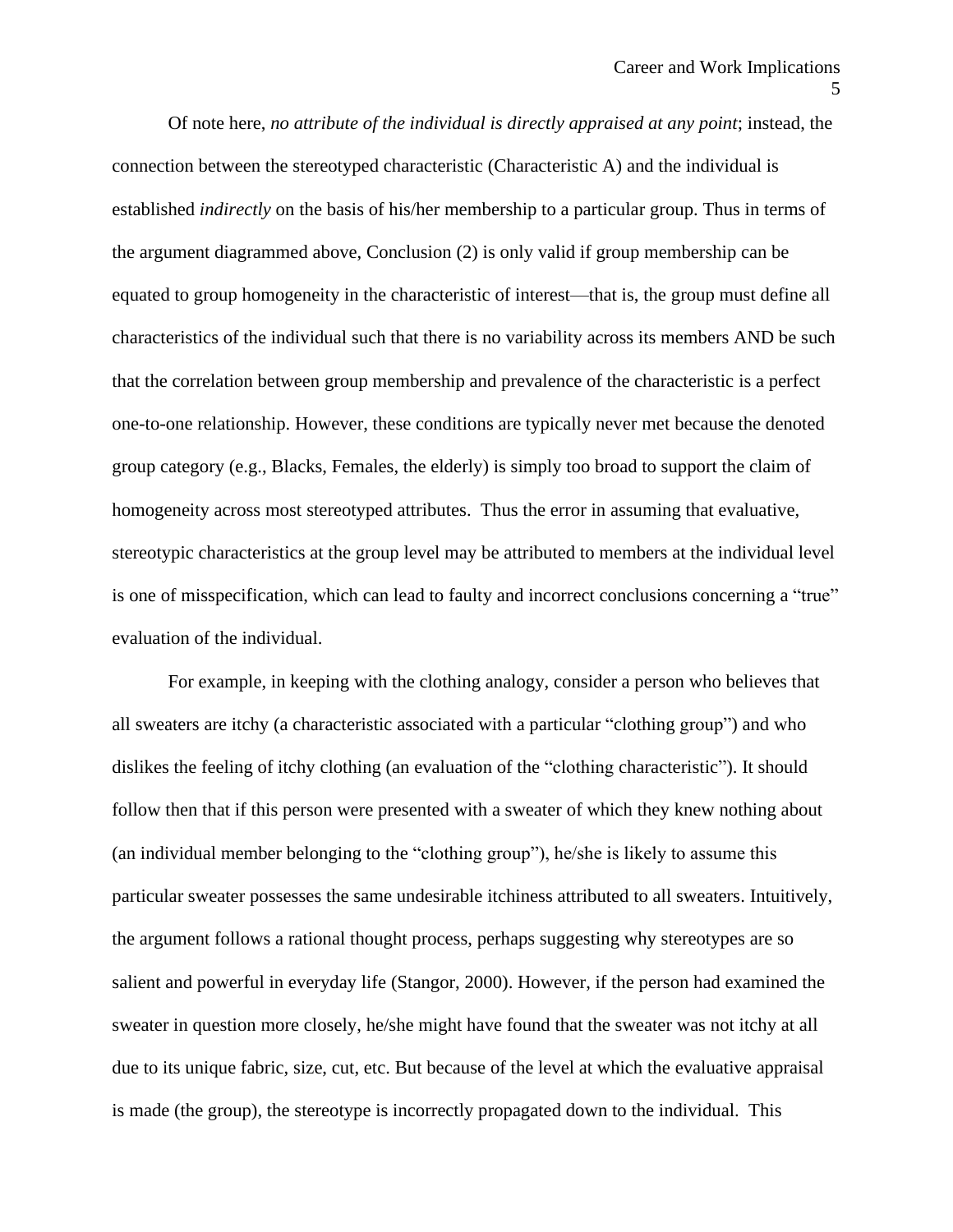misspecification error offers one explanation as to why individualization of group members often leads to a decrease in the saliency of a stereotype's validity (Brewer, 1988; Fiske & Neuberg, 1990).

An often understated point concerning the manner in which stereotypes are appraised is that the attributes describing a single stereotype can be both positive and negative (Allport, 2000). For example, we would likely consider some of the stereotypic traits associated with women (such as being affectionate, gentle and attractive) generally favorable, while certain others (fickle, nagging and fussy) would likely be considered less desirable (Williams & Bennett, 1975). In the many cases where a stereotype possesses both positive and negative characteristics, the determination of whether the group as a whole is viewed positively or negatively is influenced by a great many factors. Though they are far too many and complex to discuss here, such variables include one's overall endorsement of the stereotype (Devine, 1989), the context in which the stereotype is activated (Eagly, 1987; Eagly & Steffen, 1984), and the amount of additional information available about the individual group member in question (Brewer, 1988; Fiske & Neuberg, 1990), among others. In any case, the existence of a stereotype about a particular group does not necessarily equate with a disdainful or disapproving outlook of the targeted group (Allport, 2000)—in fact, as in the case of the Model Minority myth, quite the opposite may be true.

# **The Model Minority—A Wolf in Sheep's Clothing**

As Stangor (2000) echoes, many scholars contend that a stereotype would likely not stick around for very long if it did not possess at least some "kernel of truth;" and as though lifted from the very definition of poetic justice, such is also the case concerning the "stereotype" about stereotypes. Despite the arguments made in the preceding section, the common perception of stereotypes as negative portrayals with potentially damaging and harmful consequences is often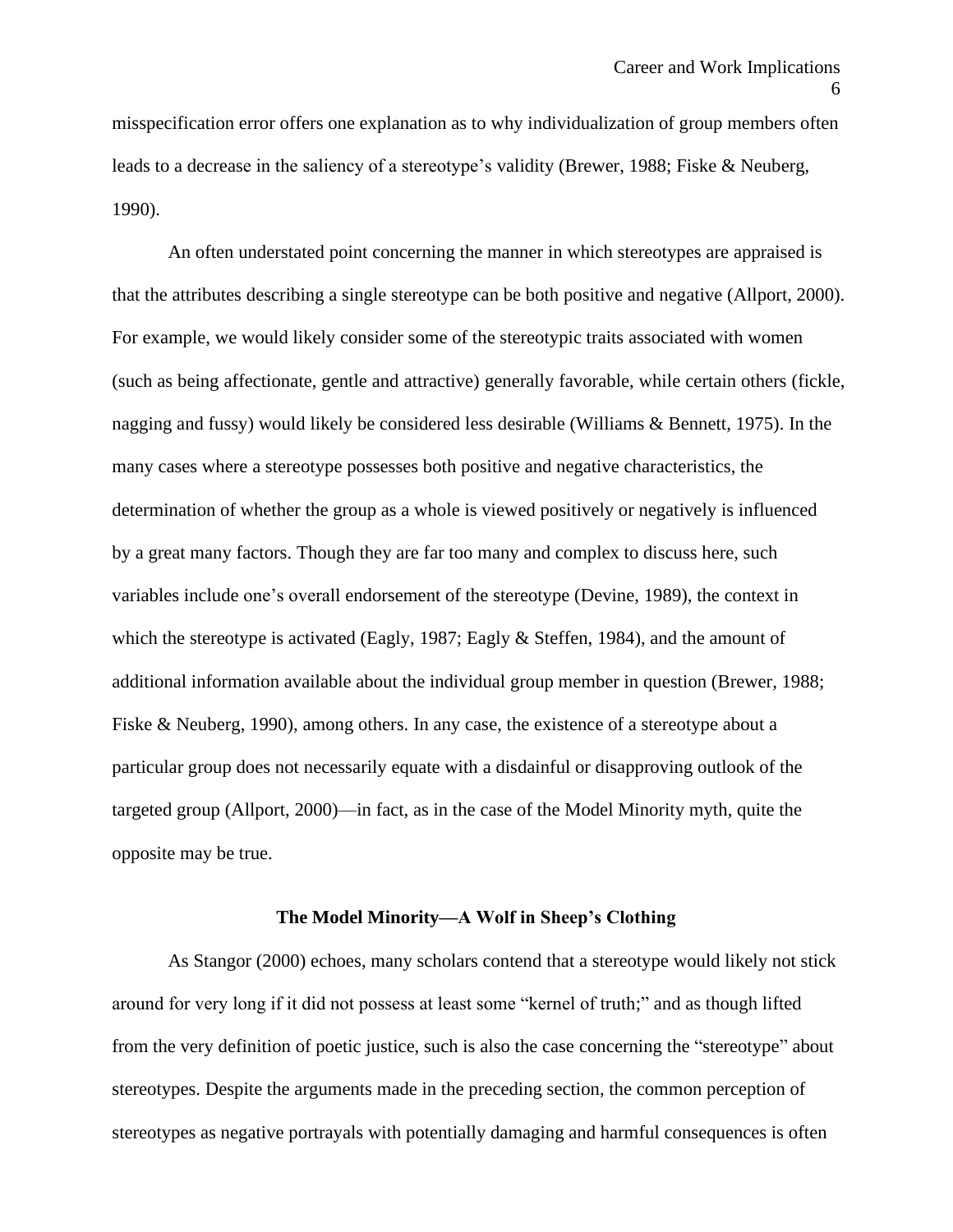true, even when the representation itself possesses no obviously malicious content. This paradoxical set of circumstances is perhaps nowhere better exemplified than by the Model Minority myth, a stereotype which has troubled Asian Americans for well over 100 years.

Though the conceptual basis for Asian American stereotyping in the United States can be traced as far back as the Chinese Exclusion Act of 1882 (U.S. National Archives & Records Administration, 2007), the actual labeling of Asian Americans as the Model Minority only dates back to 1966, following an article published by William Petersen in the New York Times Magazine. In the editorial, Petersen praised the hard work and discipline of the Japanese people who had immigrated and built their livelihoods in the United States despite the poor treatment and unrelenting discrimination they faced. As a result of their educational and economic successes (and their avoidance of becoming, as the Times article states, a "problem minority"), Petersen commended the works of their group to the fullest extent: "By any criterion of good citizenship that we choose, the Japanese Americans are better than any other group in our society, including native-born whites" (p. 21). Having thus laid the foundation for their archetypal status, the media, general public, and policy makers alike have since held the strong conviction that Asian Americans indeed epitomize the "spirit of America" (Reagan, 1984), and stand as an exemplar for other immigrant groups to emulate (Le, 2007; Tang, 1997).

But what is it about Asian Americans that has elevated their group to the level of Model Minority and enabled them to hold such a position for so long? Undoubtedly, the most convincing and frequently cited evidence for the claim lies in the statistics used to depict socioeconomic health (Tang, 1997). For example, according to data obtained from the 2000 U.S. Census, Asian Americans were tops among the five major ethnic groups (Whites, Blacks, Hispanic/Latinos, and Native Americans) in many socioeconomic achievement indicators, including rate of college degree attainment (42.9%), advanced degree attainment (6.5%),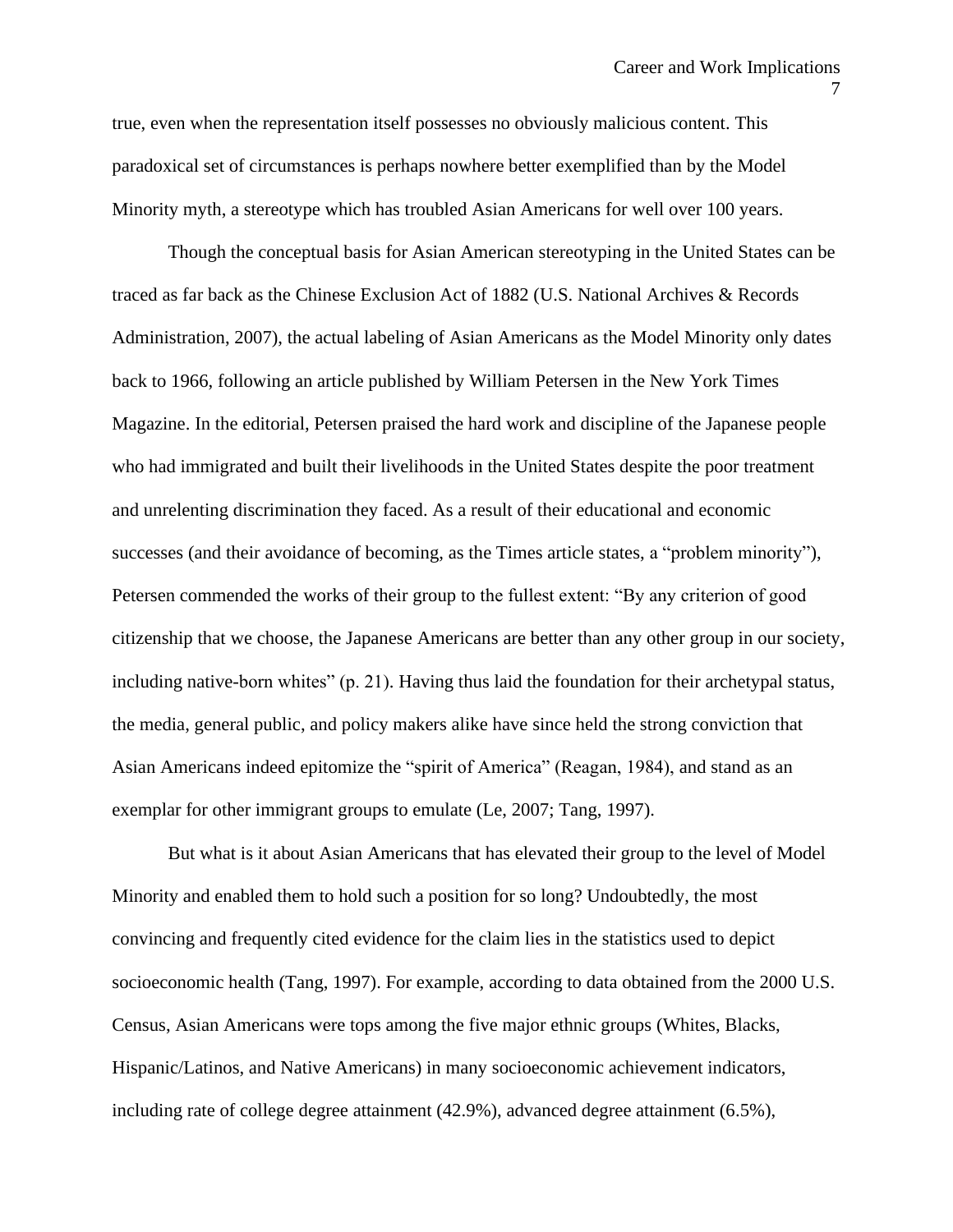percentage of population in the labor force (65.3%), percentage holding a high skill occupation (34.6%), median socioeconomic index score (49.0), and median family income (\$59,000) (Le, 2007). In addition, the Asian American population tends to exhibit low rates of juvenile delinquency, criminal activity, and divorce (Sue, Sue, Sue, & Takeuchi, 1995). Taken together, these numbers paint the picture of a successful, high-achieving people who are well adjusted and integrated into American industry, culture and society.

It would seem the case, then, that the Model Minority thesis concerning Asian Americans is largely an encouraging and optimistic representation, highlighting a comfortable and desirable lifestyle earned through perseverance and economic and educational accomplishment. However, harkening back to the argument presented at the beginning of this section, even a positive stereotype may mask very negative consequences, and the Model Minority representation is no exception. For example, as a result of their achievements and perception as hard-working students and industrious workers, Asian Americans have been imbued with an almost infallible, "robotic" quality—they can do anything they set their mind to with little or no guidance, do not feel the emotional strains of everyday life, and do not need the kind of help an average person would to reach a high level of performance (Brand, 1987; Lee, 1996; Media Action Network for Asian Americans, n.d.). Because of these expectations, many Asian Americans are unfairly held to unrealistic standards of performance set for them by teachers, peers, employers, etc. Under such extreme pressure to achieve these goals, the Asian American community tends to display a larger than expected prevalence of mental health problems. The situation is doubly compounded by the fact that, in attempting to fulfill the model stereotype, Asian Americans often do not seek treatment for these disorders for fear of appearing weak and unable to meet the high expectations bestowed upon them. Furthermore, such services are seldom explicitly offered or extended to the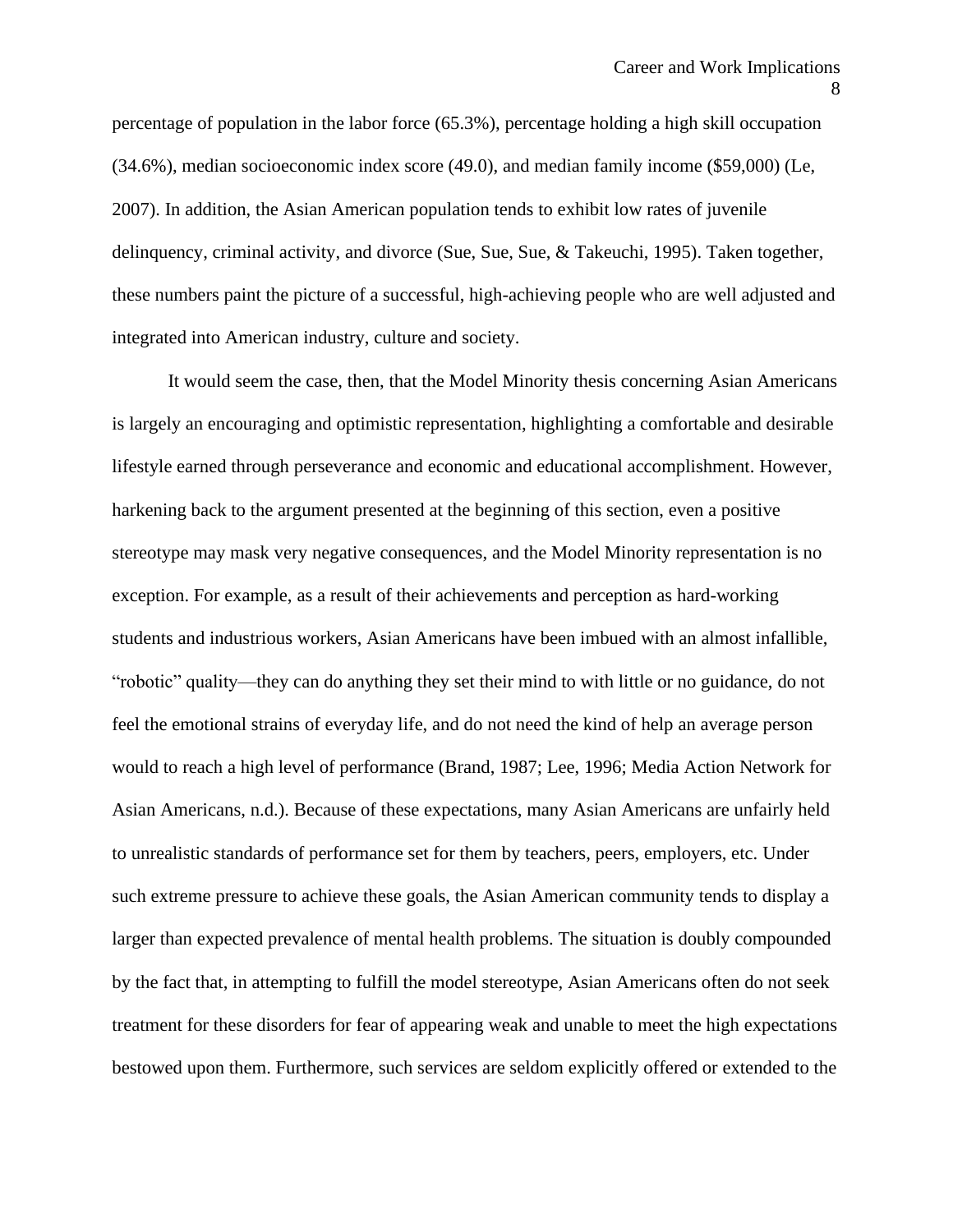Asian community because they are thought to be unnecessary (Smedley, Stith & Nelson, 2002; U.S. Department of Health and Human Services, 2001).

The stereotype of the efficient, hard-working, and productive Asian American has even had a lasting impact on the one place where such qualities are typically desired—the workplace. The same pride and skill which many Asian cultures tend to place on educational endeavors is often translated into performance on the job as well (Elmasry, 2005). Consequently, Asian Americans are often perceived as valuable employees because of their dedication, productivity, and ability to perform well on many different tasks (Xin, 1997). In addition to creating yet another set of unfair performance demands, these characteristics can often result in backlash from co-workers who feel intimidated by the purported work ethic and ingenuity of their Asian American counterparts. Even as early as the late 19th century the Asian people were regarded as threats to the livelihoods of White, European Americans in the workforce. As implied by the



*Figure 1.* A late 19th century political cartoon depicts the "threat" of the Asian American worker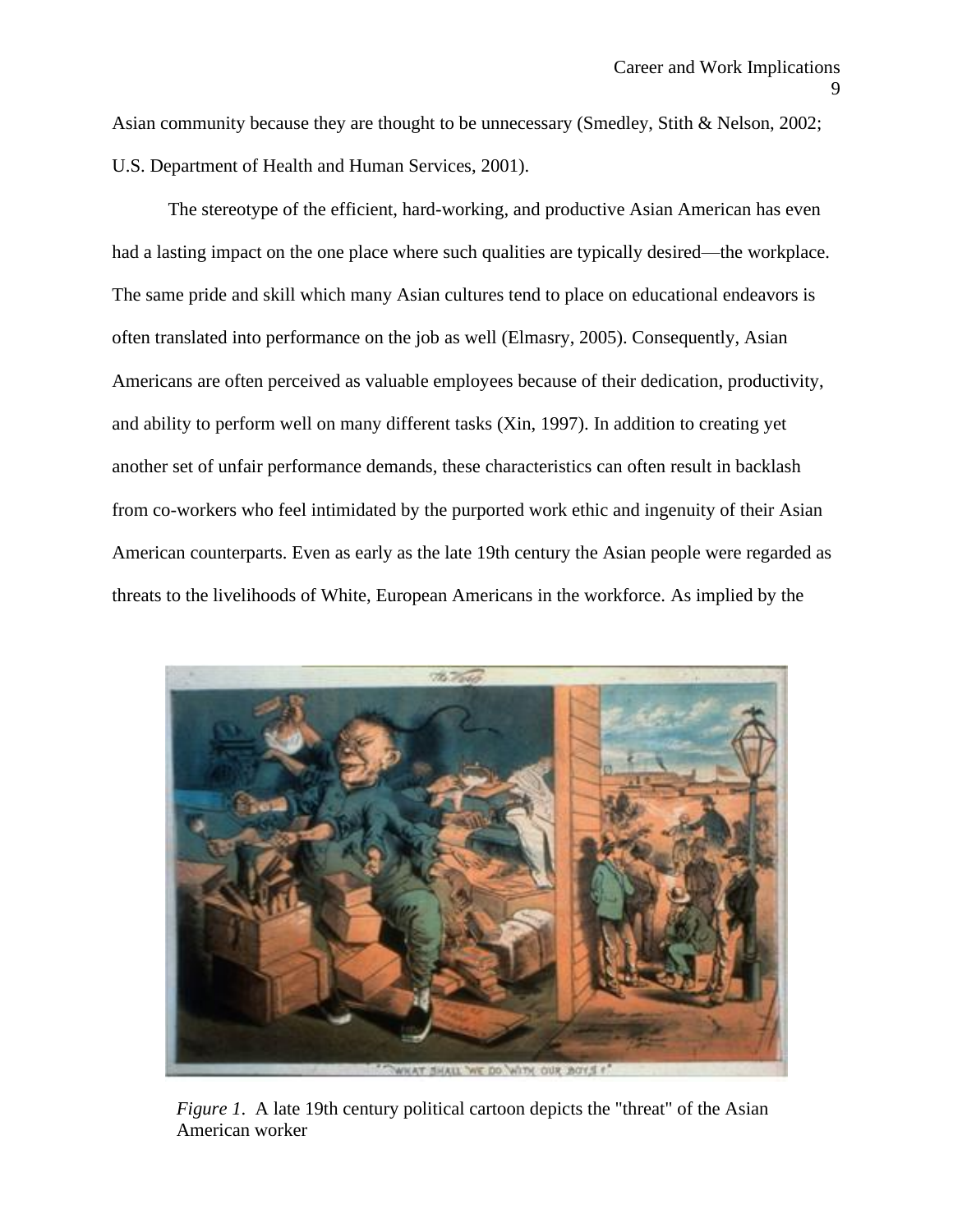cartoon in Figure 1 entitled "What shall we do with our boys?," the mythos surrounding the Asian ability to work faster, more efficiently, and with a near "supernatural quality" unjustly portrays Asian Americans as inhuman, greedy, job-stealing employees with the capability to make other workers obsolete (Lee, 1996; Media Action Network for Asian Americans, n.d.). The resentment generated by stereotypes of the Asian American employee has resulted in a great many damaging consequences, ranging from subtle forms of discrimination and obstacles to career advancement (Xin, 1997) to outright acts of prejudice and, in some cases, violence (Yip, 1997).

It is clear, then, that the Model Minority image has a profound impact on many aspects of Asian American life, an impact often significantly more detrimental than anticipated. Despite its benign outward appearance, even this "positive" stereotype suffers from the same problem as its more "negative" counterparts—through the process of categorization, the uniqueness of the individual is lost among the perception of the collective. Just as no two females, doctors, or pieces of laundry share the exact same characteristics, not all Asian Americans exhibit the qualities embodied by the Model Minority stereotype. However, as long as the perception exists, the Asian American population will continue to be cast as the stoic, overachieving, hypercompetitive, and emotionally stunted rendition of the "greatest" American success story of our time—for better or for worse (Lee, 1996).

#### **Beyond the Model Minority—More than Meets the Eye**

Perhaps one of the most intriguing and complex aspects of stereotypes (and what makes them so difficult to accurately study) is the constantly evolving, dynamic interplay that exists between the traits and qualities contained within our self-constructed social categories. In this sense, most scholars perceive stereotypes as a type of cognitive *schemata*, a web of interrelated characteristics that describe an associated representation (Stangor, 2000). Thus, though certainly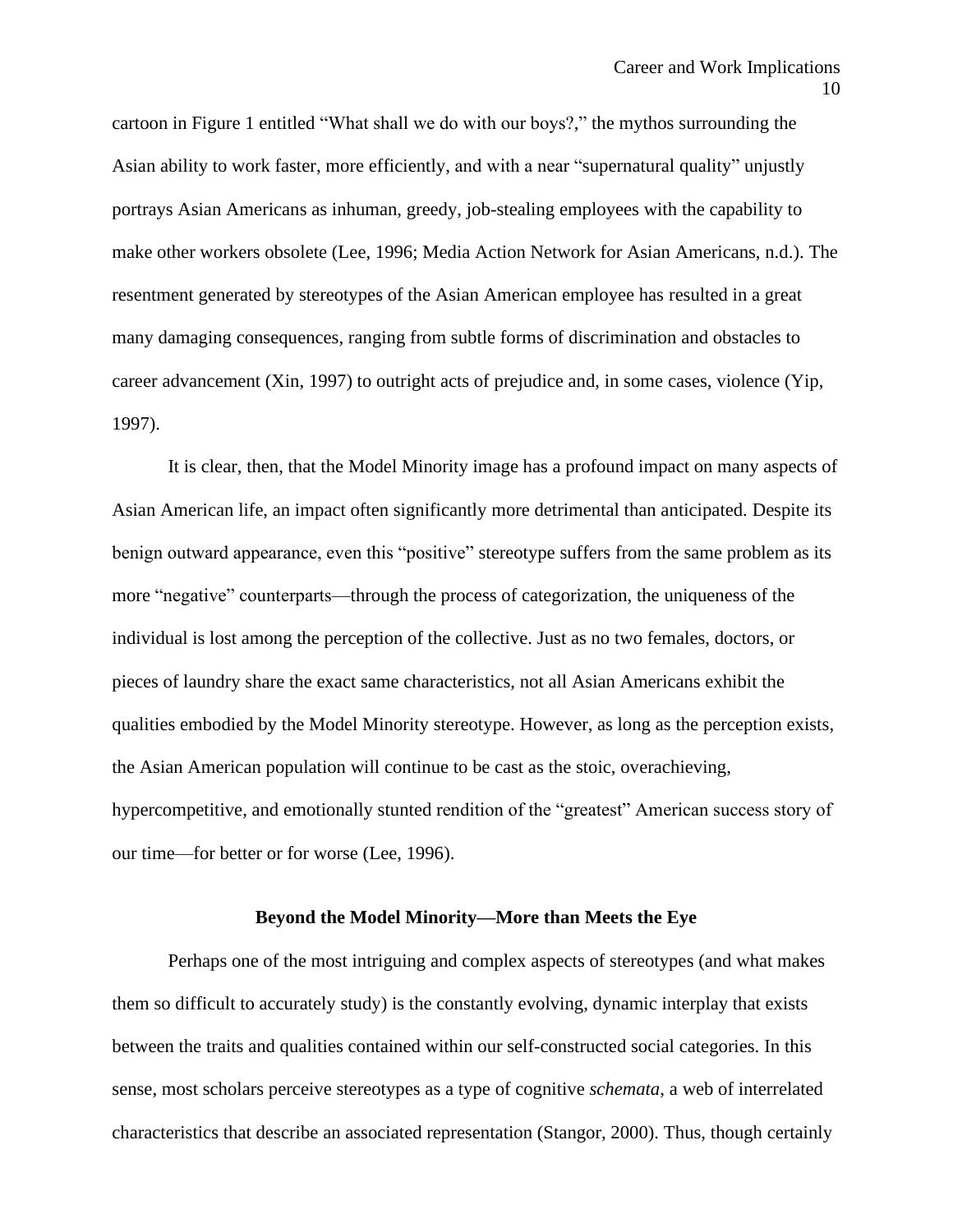one of the most far-reaching, the label of Model Minority is only one of the many sets of traits that exist within the stereotype for Asian Americans; others include "genius," "uninterested in fun," "submissive" and "poor or non-English speaking," just to name a few (Lee, 1996). While smaller in scope and less pervasive, these additional attributes can result in circumstances as equally troubling as those created by the Model Minority perception.

Of these traits, two in particular have the potential to make a substantial impact in the job environment and would thus benefit from a brief discussion in light of the present chapter's topic. The first concept centers on the issue of *ethnic gloss*, or the overgeneralization of large ethnocultural groups (such as Native Americans, Hispanics and Asian Americans) such that the unique differences that exist among various subgroups are ignored; simply put, ethnic gloss "presents the illusion of homogeneity where none exists" (Trimble & Dickson, 2005). Ethnic gloss can also be considered an extreme form of social categorization, in which the categorizing of individuals is so broad that the classifications can only be used to distinguish one group from another. Ronald Takaki (1998) describes this phenomenon quite poignantly in his book *Strangers from a Different Shore*: "There are no Asians in Asia, only people with national identities, such as Chinese, Japanese, Korean, Indian, Vietnamese, and Filipino. But on this side of the Pacific, there are Asian Americans" (p.502).

Without question, the Asian population is one of the most ethnically, culturally, and industrially diverse groups on the planet, ranging from fast-paced, high-tech metropolis dwellers to tradition-based villagers of subsistence living. Nevertheless, much of the statistical information gathered on Asians living in the United States is scooped straight from the "Asian American melting pot" described by Takaki; it is even from this collective that much of the supporting evidence for the Model Minority image is gleaned. However, once the effects of ethnic gloss are removed and the various Asian nationalities living in America are dissected, the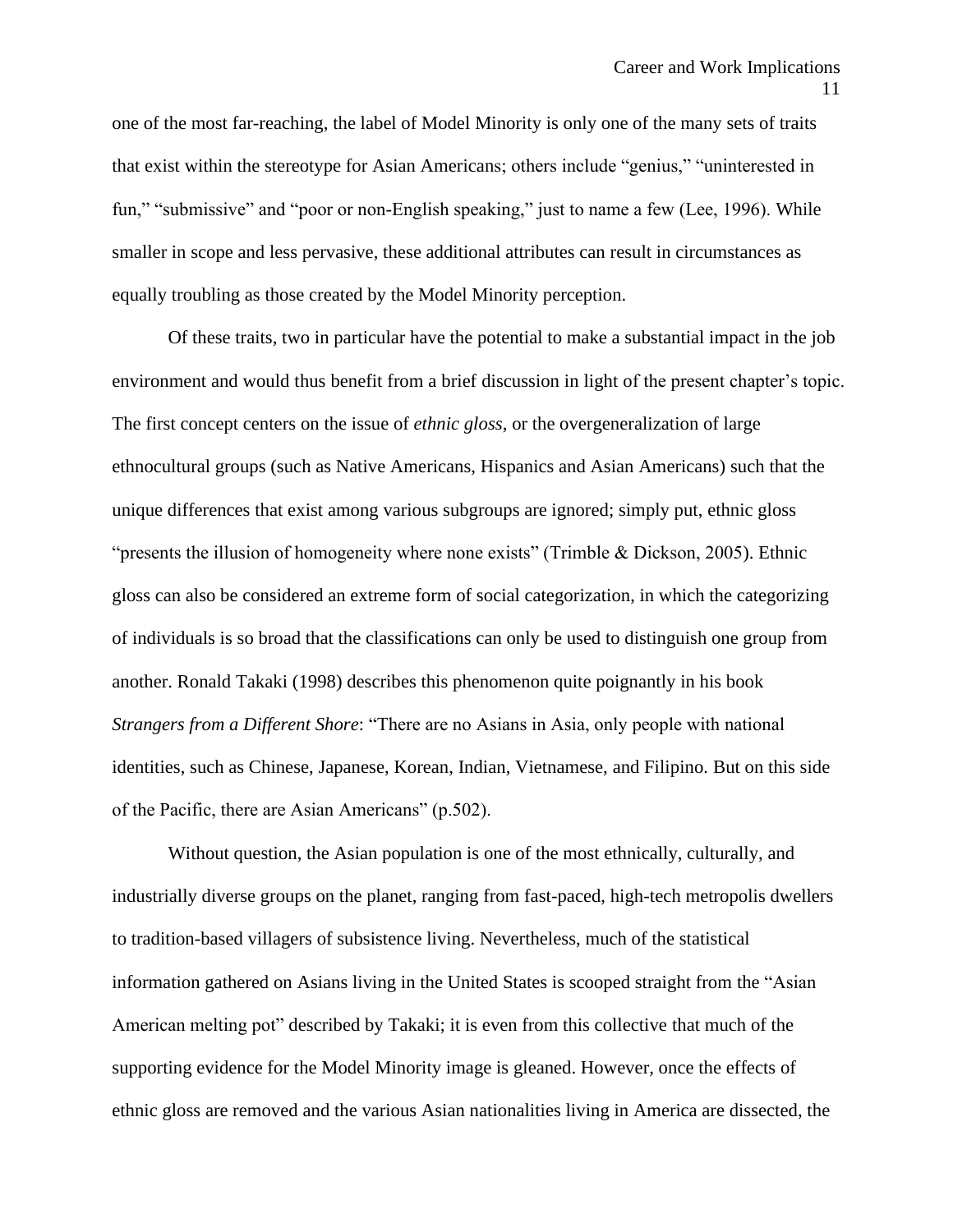portrait of Asian American "success" is much less convincing (Tang, 1997). As one small example, the rate of college degree attainment for Korean, Japanese, and Indian Americans is nearly twice that of Vietnamese Americans and almost four to five times greater than the rates for Laotians, Cambodians and Khmer. In addition, in certain parts of the country, upwards of 40% of Southeast Asian immigrants require government assistance to sustain their households (Le, 2007)

Even through just these few insights, there appears to be substantial evidence of a bimodal distribution of Asian American success in the United States—the first group being the high income, highly educated, "Model Minority" Asians (e.g., Korean, Chinese, Japanese and Indian Americans) and the second, comparatively less successful Southeast Asian groups. When the achievements of these two distinct "peoples" are aggregated, the averaging effect it produces places the socioeconomic status of the Asian American population on par with the larger White, European American populations, an exaggerated claim in the case of many Asian immigrants. Ethnic glossing, then, provides the means through which the Model Minority image can continue to thrive—and the method through which the severely discriminated and disadvantaged Asian American populations may be overlooked and ignored. As Le (2007) points out, "Just because many Asian Americans have 'made it,' it does not mean that *all* Asian Americans have made it."

The final trait of the Asian American stereotype, though likely a direct outcome of one of the most hardwired characteristics of human nature, is nonetheless one of the most common causes of prejudice and discrimination directed towards Asian Americans (Yip, 1997). Despite having many generations of family members born and raised in the United States, no other people has been quite as commonly, or fervently, labeled as foreigners than Asian Americans. Owing to this "second-class" status, many Asian Americans often find it difficult to gain acceptance from the significantly larger non-Asian population in the United States and thus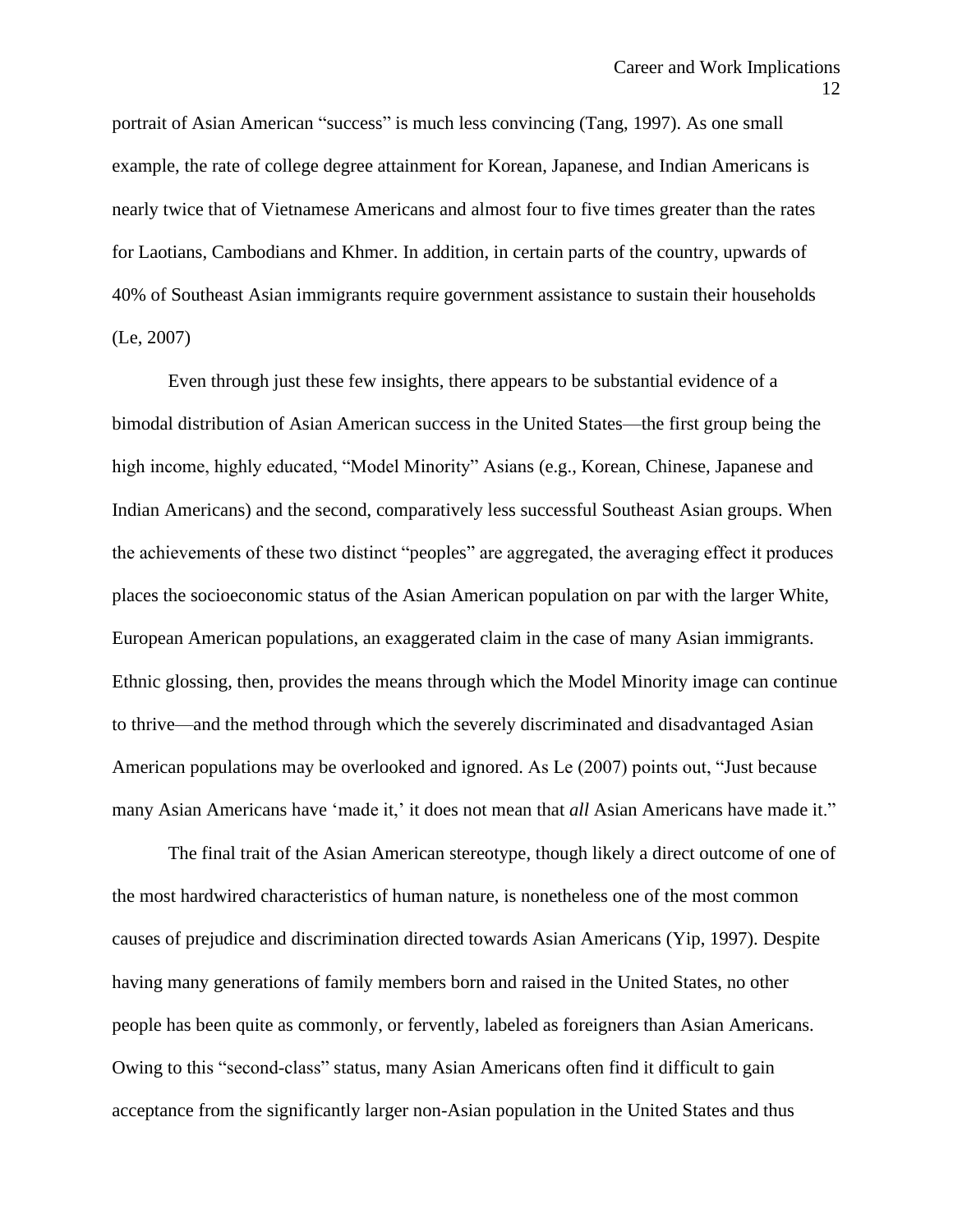never fully adjust and assimilate to American culture. Though certainly not the only cause, such treatment has the potential to result in fewer opportunities for social networking, career development, and achieving positions of political significance (Takaki, 1998). Exacerbating the issue is the fact that, unlike many immigrants from Europe, Asian Americans are *visually* distinct from the majority of White Americans. Many of the stereotypes associated with the Asian appearance, such as being slant-eyed, short, and "yellow," instantly distinguish them as Asian, rather than American (Chin, 2001; Lee, 1996). Thus, Asian Americans are not even afforded the opportunity to simply "blend in with the crowd" in order to avoid their foreigner status.

Much of the troubles that arise from this visual discrimination are similar to the processes observed during in-group/out-group interactions. As any introductory psychology textbook is likely to mention, the power and influence of in-group versus out-group distinctions drives much of human behavior to a significant degree. Though more complicated than described here, in short, individuals actively strive to become members of social groups they admire and wish to be a part of, typically by behaving positively towards their "in-group" and negatively towards other "out-groups" (Myers, 2005). In this sense, a visually distinctive foreigner is the "ultimate" of all out-group members—not only do they not resemble members of the majority, they do not even fall in the same social category. With few other options to turn to, Asian Americans often form extremely tight-knit communities with members of their own ethnicity, further solidifying their status as non-integrated Americans. Thus, even American-born individuals of Asian heritage who do not relate strongly to Asian culture are displaced from the White majority and face the same discriminations and prejudices as Asian-born immigrants (Le, 2007; Petersen, 1966; Takaki, 1998).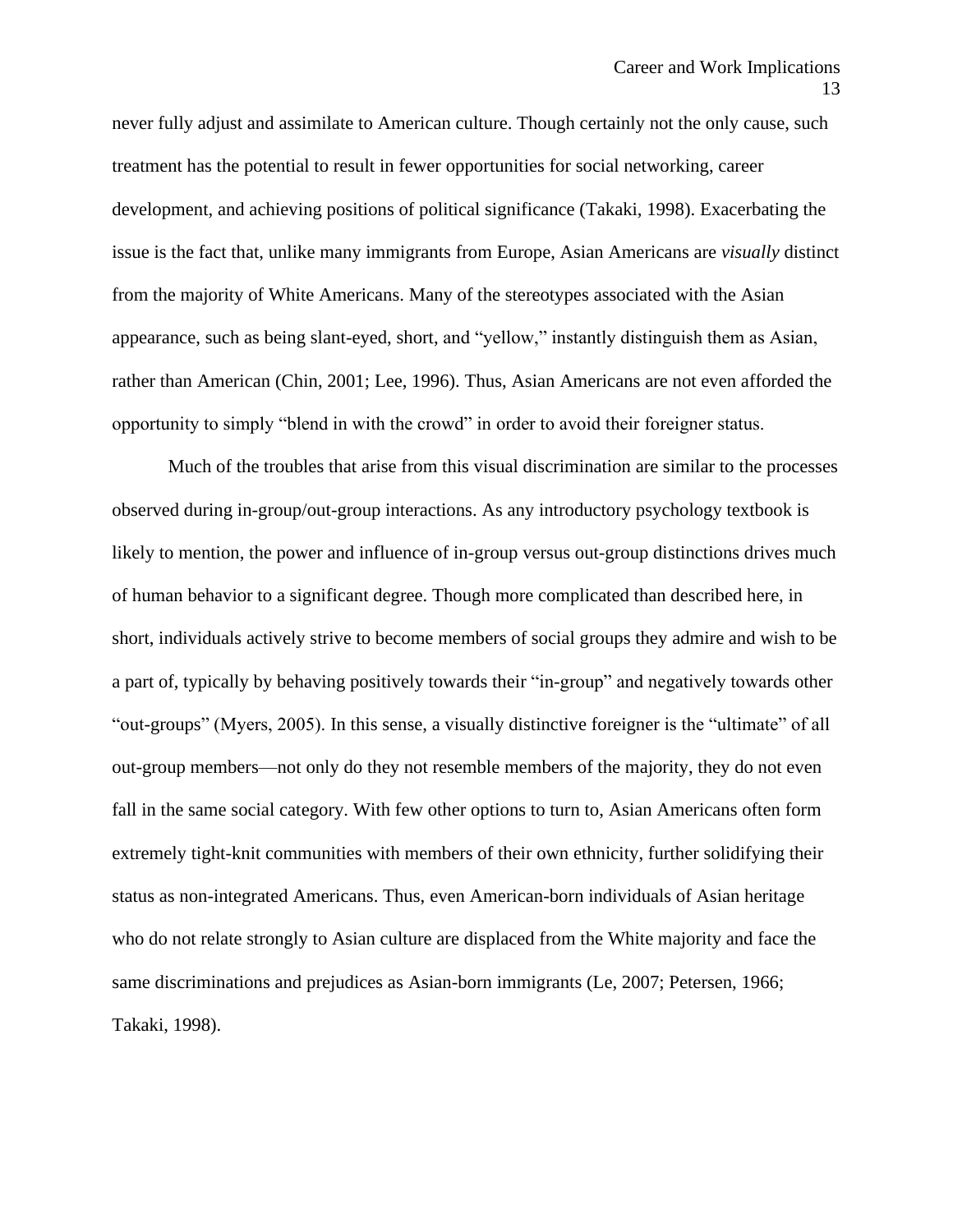#### **Impact of Stereotypes on Asian Americans in the Workplace**

In discussing the career and work implications of the model minority myth and other stereotypes on Asian Americans, we would like to highlight the impact of these stereotypes within several major organizational functions and processes within organizations. Whether the primary mission of an organization is to produce a product or provide a service, it requires personnel to do the work and hence the first organizational function is that of **selection**. As these selected personnel undertake the process of **organizational entry**, **socialization** occurs in terms of the cultural learning of the official polices and procedures as well as the informal norms and practices. Typically, organizations will also provide some form of on-the-job **personnel training** as well as on-going professional development activities. To evaluate employee performance and identify individuals for promotion and increase responsibility, organizations use **performance appraisal systems**. The results of these evaluations will in turn influence the career advancement and job satisfaction/job turnover of the employees. Finally, **mentoring** has been found to be a significant factor in the work adjustment and career advancement of employees in organizations. *Selection*

Selection is the process by which employers combine sets of predictors or tests to make hiring decisions (Levy, 2006). The selection process generally begins with a job analysis, in which the primary work tasks, organizational environment, and the knowledge, skills and abilities (KSAs) necessary to perform the job are identified. One or more assessment tools (i.e., interview, ability test, work sample, etc.) are then developed and validated to measure the previously identified job-specific KSAs. Finally, criteria and/or cutoff scores are established and applicants are screened for the position based on their predicted work performance as measured by the selection battery (Levy, 2006).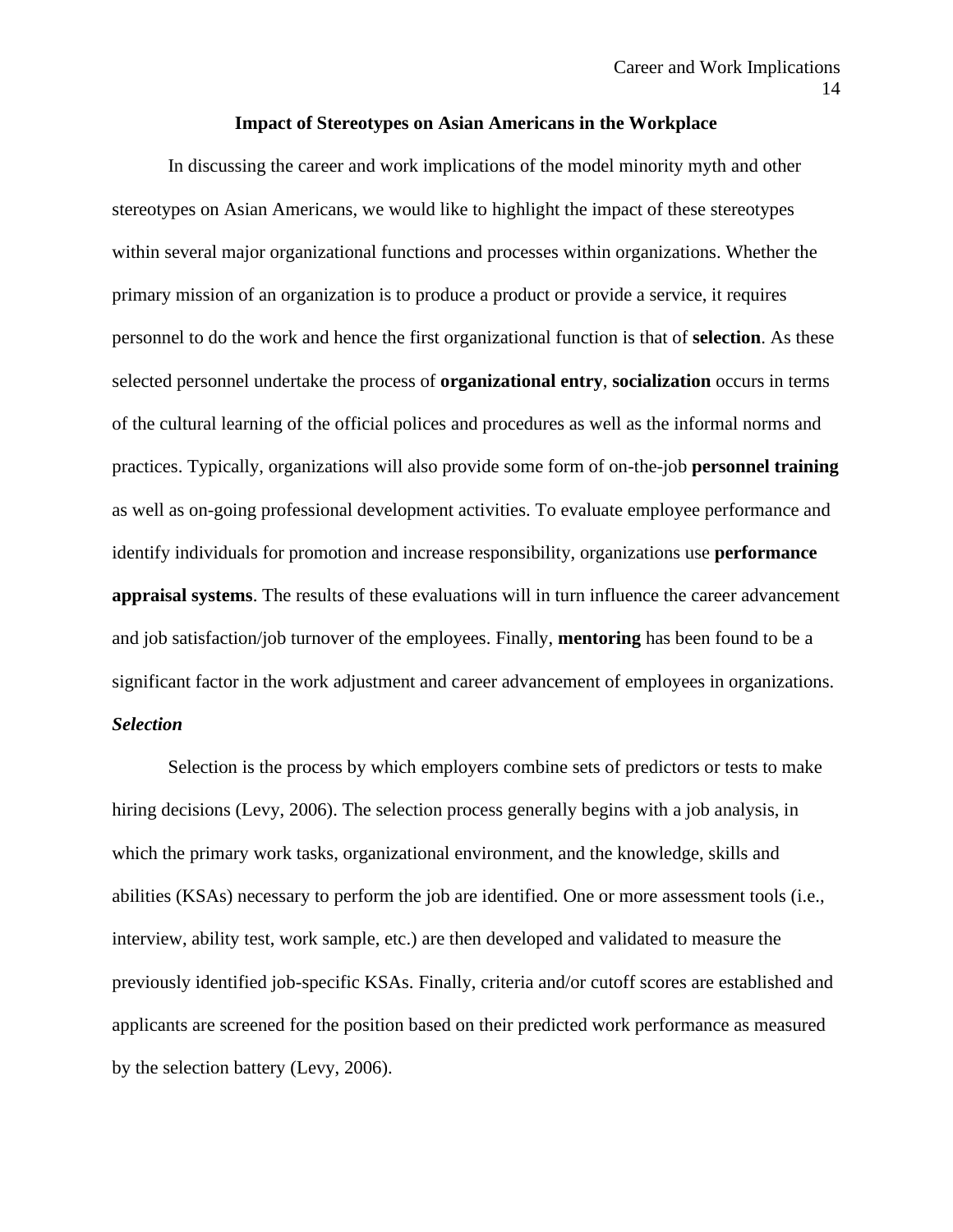It should be noted that most organizational researchers think of selection as selection for entry into an organization. However, there is really a primary and secondary selection process which occurs. Primary selection is selection for entry into an organization. Secondary selection occurs after organizational entry and usually involves selection for special or management training or fast track career paths. In general, given the model minority myth and Asian Americans high performance in objectives tests (such as SAT, ACT, GRE, GMAT, LSAT), primary selection does not appear to be a problem. Actually, Asian Americans have been highly successful in gaining entries into our top universities and colleges given their academic achievements. Many of the universities in California have over 25% enrollment of Asian Americans. Indeed, a backlash actually occurred at the University of California at Berkeley when concern for the "excessive numbers" of Asian Americans getting into this prestigious university prompted some administrators to try to adjust the test scores (i.e., raising the SAT Verbal Score where Asian Americans are known to score lower) in order to control how many Asian Americans were getting admitted. A similar pattern of Asian Americans' successes in getting selected into medical schools or doctoral programs have been found. This level of success among Asian Americans in getting selected actually led to the National Science Foundation as well as the Ford Foundation to designate Asian Americans as NOT one of the under-represented ethnic minorities that should receive special funding reserved for other ethnic minorities (see also, Leong & Serafica, 1995; Wu, 1997).

It is in the secondary selection process where Asian Americans have experienced the negative impacts of stereotypes. For many years, the first author of this chapter conducted diversity training within organizations and found in his conversations with Asian Americans that there was a pervasive pattern of by-passing qualified Asian Americans in these secondary selections. Whether the secondary selection is for management training or some special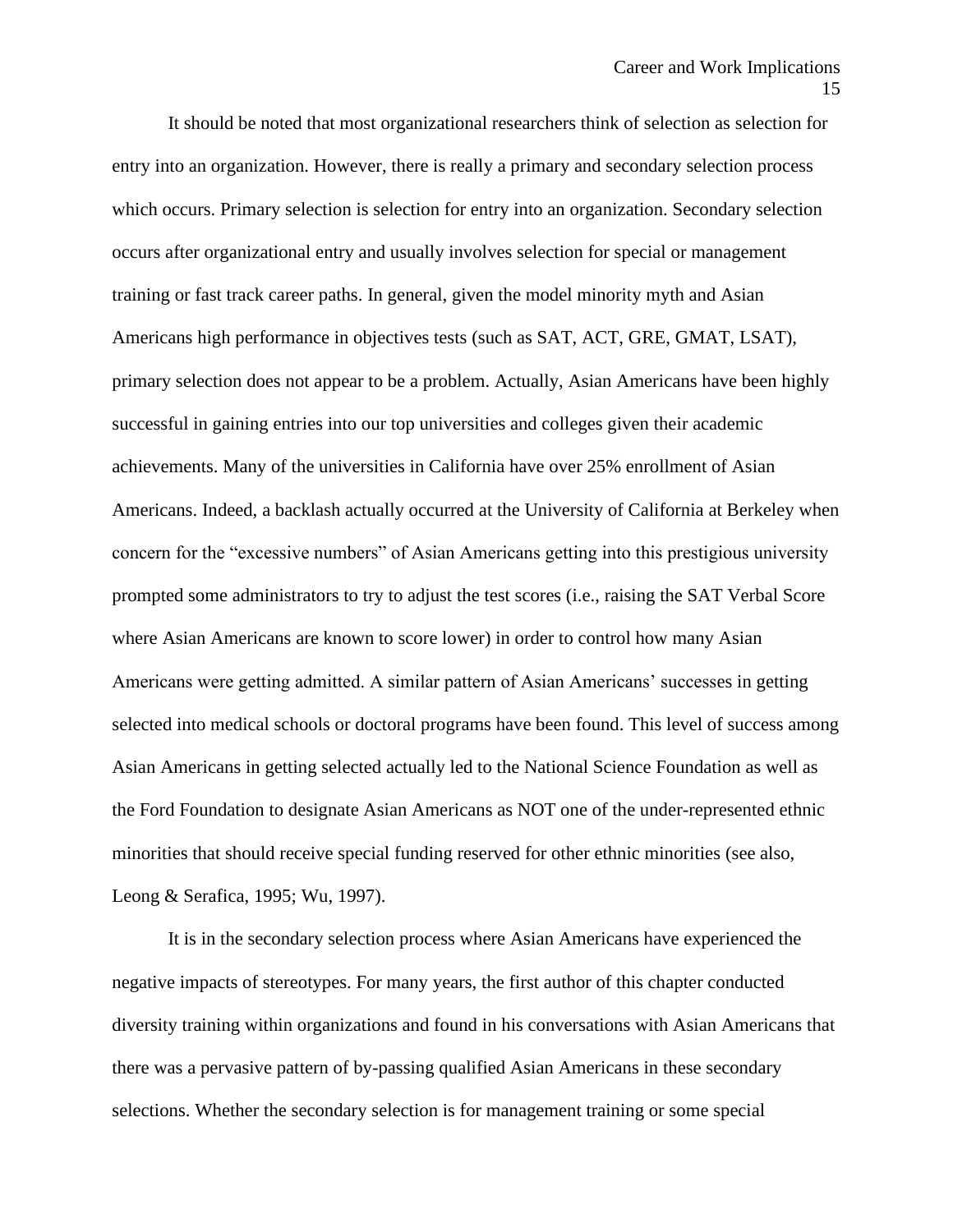assignment, many of these Asian American perceived that they were overlooked because they did not have the "right stuff" and this usually translated into lacking the linguistic and cultural competence to be a good leader or good manager. Studies examining managerial positions have identified that the requisite characteristics of a good manager or good leader are those traits synonymous to being male. For Asian Americans, it seems that the corollary is that requisite characteristics of a good manager or good leader are those traits synonymous to being a **White European** male. The stereotype of the Asian Americans as quiet, reserved, and unassertive certainly contributes to this bias in the secondary selection process. When many of the Asian Americans confronted their supervisors for being overlooked, they were usually told that they excelled in the technical side of the work but really do not have the necessary skills to be good managers or leaders. Sometimes these supervisors added insult to injury by pointing out that since the Asian American workers had been quiet and undemanding, they assumed that the workers were quite satisfied and did not have any aspirations to move up in the organizations even when these workers had the same or higher levels of experience and qualifications than those who were chosen in the secondary selection.

Schneider's (1987) Attraction-Selection-Attrition (ASA) model provides a useful framework with which to understand the impact of stereotypes on the secondary selection process with Asian Americans. According to Schneider (1987) organizations develop a particular culture or climate because they undergo a process he labeled as the ASA cycle. Through the processes of attraction (who chooses to join the organization), selection (who is admitted into the organization), and attrition (who chooses to leave the organization), organizations eventually develop a very distinctive character. Through the ASA cycle, organizations also become very homogenous and resistant to change, which Schneider considers dysfunctional.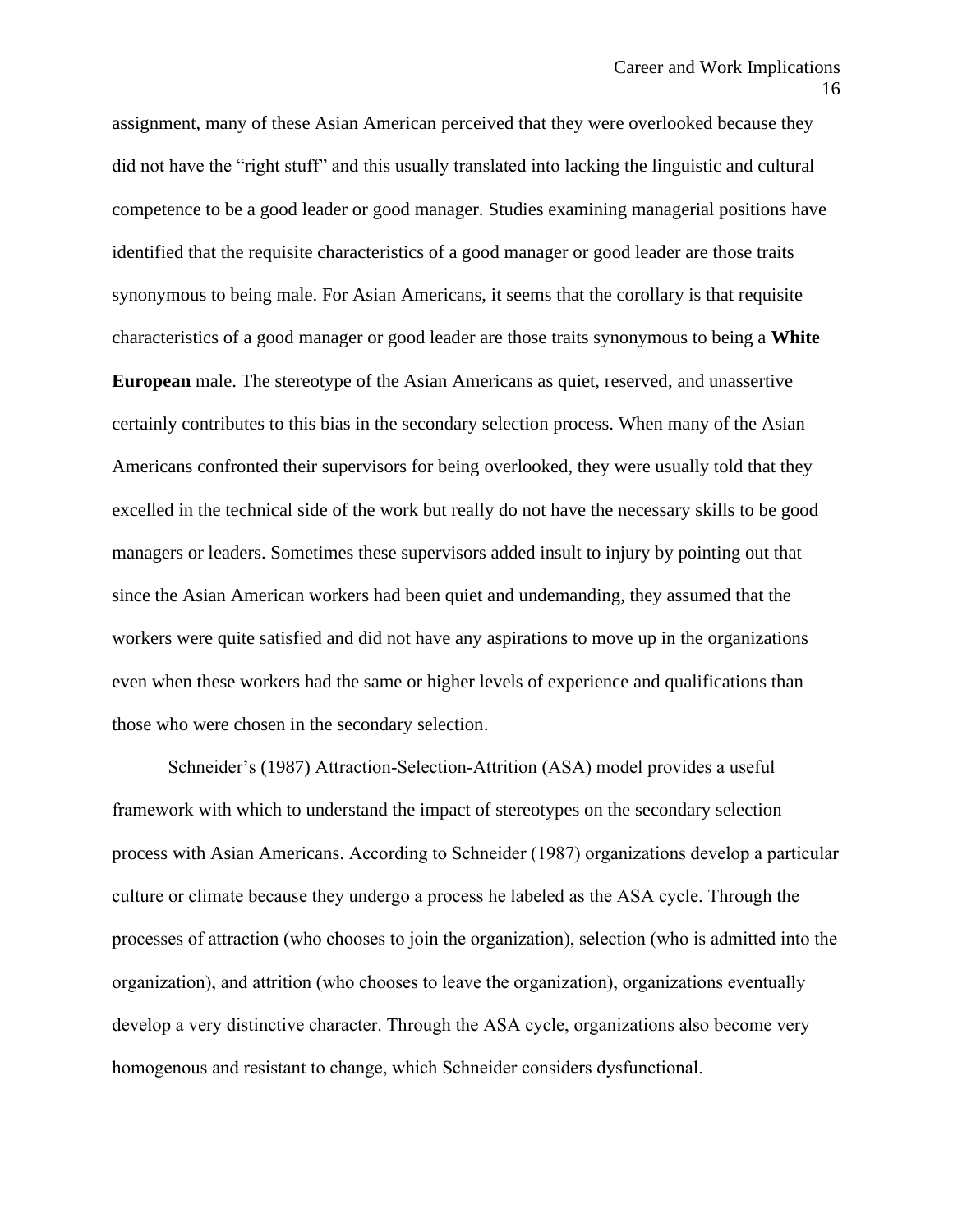According to Schneider (1987), the ASA cycle is how organizational climates and cultures develop and also accounts for the difficulty in organizational change. He has provided more evidence supporting the ASA cycle in organizations in a more recent update (Schneider, Goldstein & Smith, 1995). For instance, in their review of relevant studies, there is evidence to suggest that organizations define the characteristics of people who enter it, which provide strong support for the homogeneity hypothesis. There are several social psychological processes that support the development and maintenance of the ASA cycle. The first component of ASA, that creates this tendency towards homogeneity and resistance to change in organizations, is the "group-think" phenomenon described by Janis (1972). Another important component supporting the ASA cycle is Byrne's (1971) similarity-attraction model. According to this model, we are more likely to like and be attracted to individuals who are similar to us in attitudes, beliefs, and values than those who are dissimilar.

Whereas the objective nature of the process as well as legal safeguards in place minimize the role of stereotypes in the primary selection process into an organization, the more subjective and informal aspects of secondary selection provide room for the ASA cycle to work. As described by Schneider, it is therefore not surprising that managers, through the ASA cycle, select individuals for management training or fast track career paths who are similar to themselves and tend not to select those who are either demographically or culturally dissimilar. More specifically, there is evidence from the educational arena to suggest that the expectations for success that individuals in positions of authority hold for those under their influence may be closely tied to perceived cultural barriers (cf. Tom & Cooper, 1984). For example, Morishima (1981) cites that as a result of acculturative differences, Asian Americans can often be less verbally assertive, more uncomfortable with common American business customs (i.e., greeting a customer/client with direct eye contact and a firm handshake, etc.), and unfamiliar with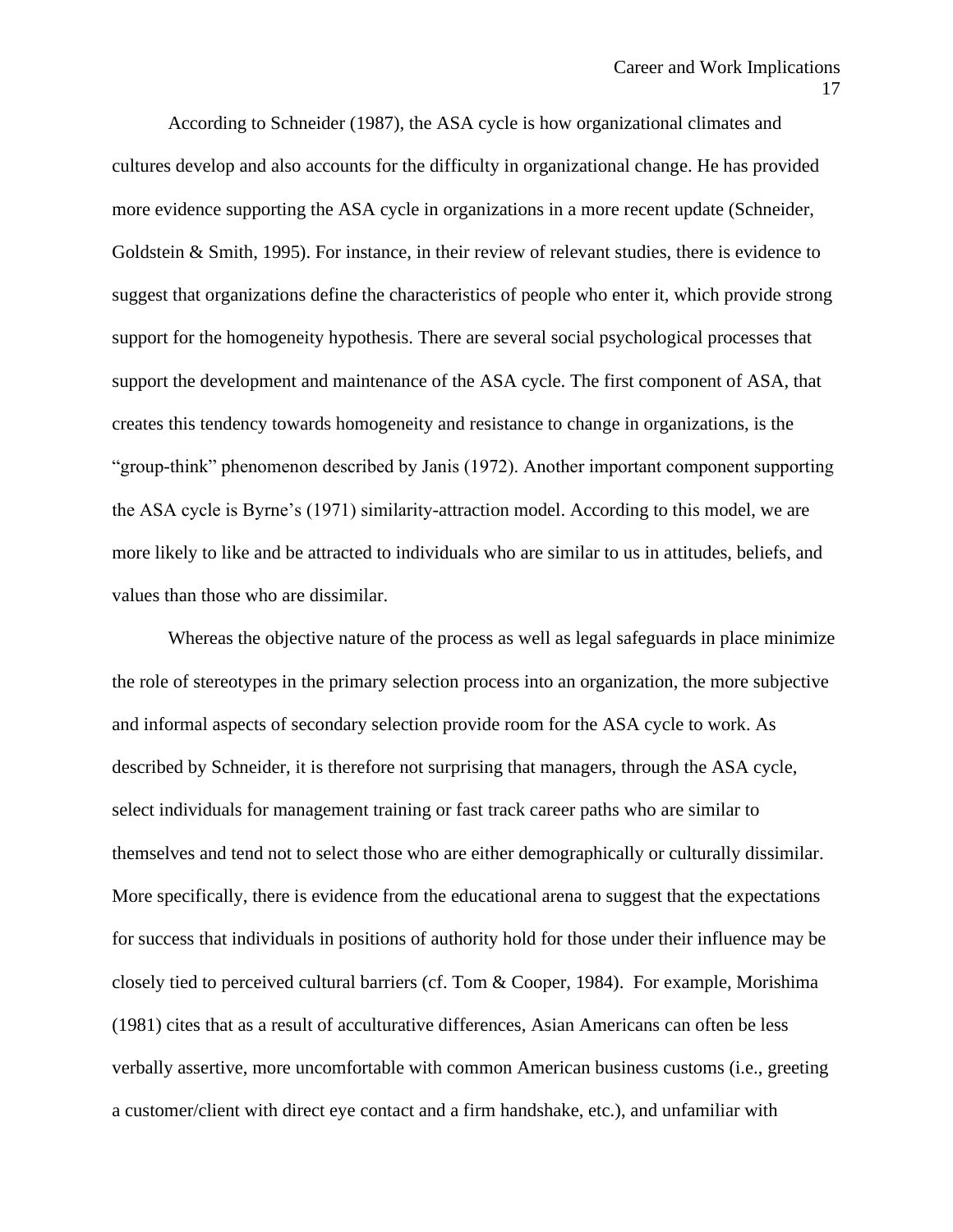colloquial Western expressions. In turn, employers who believe that an Asian American who exhibits these cultural tendencies can not be successful in the Western corporate world would be less likely to select that person for higher level positions where such qualities are seen as important, regardless of their previous performance records.

Occasionally, someone who is demographically dissimilar is selected through this secondary process but through the attrition process (lack of fit or lack of acceptance by the peer group), they often end up not completing or feeling dissatisfied with the management training and development program. For example, some researchers have theorized and found evidence to suggest that minority members' (including Asian Americans) level of acculturation is predictive of their perceptions of upward career mobility, such that those individuals who are better accustomed to the dominant culture are more likely to believe they will attain prominent organizational positions and achieve higher levels of success in their career (Daley, 1998; Sherman, Smith & Sherman, 1983; Thatchenkery & Cheng, 1997). This implies then, that Asian Americans who do receive and benefit from special management training are only those who have adopted more European-American beliefs and attitudes. Based on firsthand experience in training workshops conducted by the first author, it does appear to be the case that highly acculturated Asian Americans (those with most Western-oriented value systems and most similar to the dominant in-group) are more often selected for these special training programs or opportunities than their less acculturated counterparts. Interestingly, some of the less acculturated Asian American have actually lamented that "it is unfair that they have to give up their Asianness in order to get ahead in corporate America."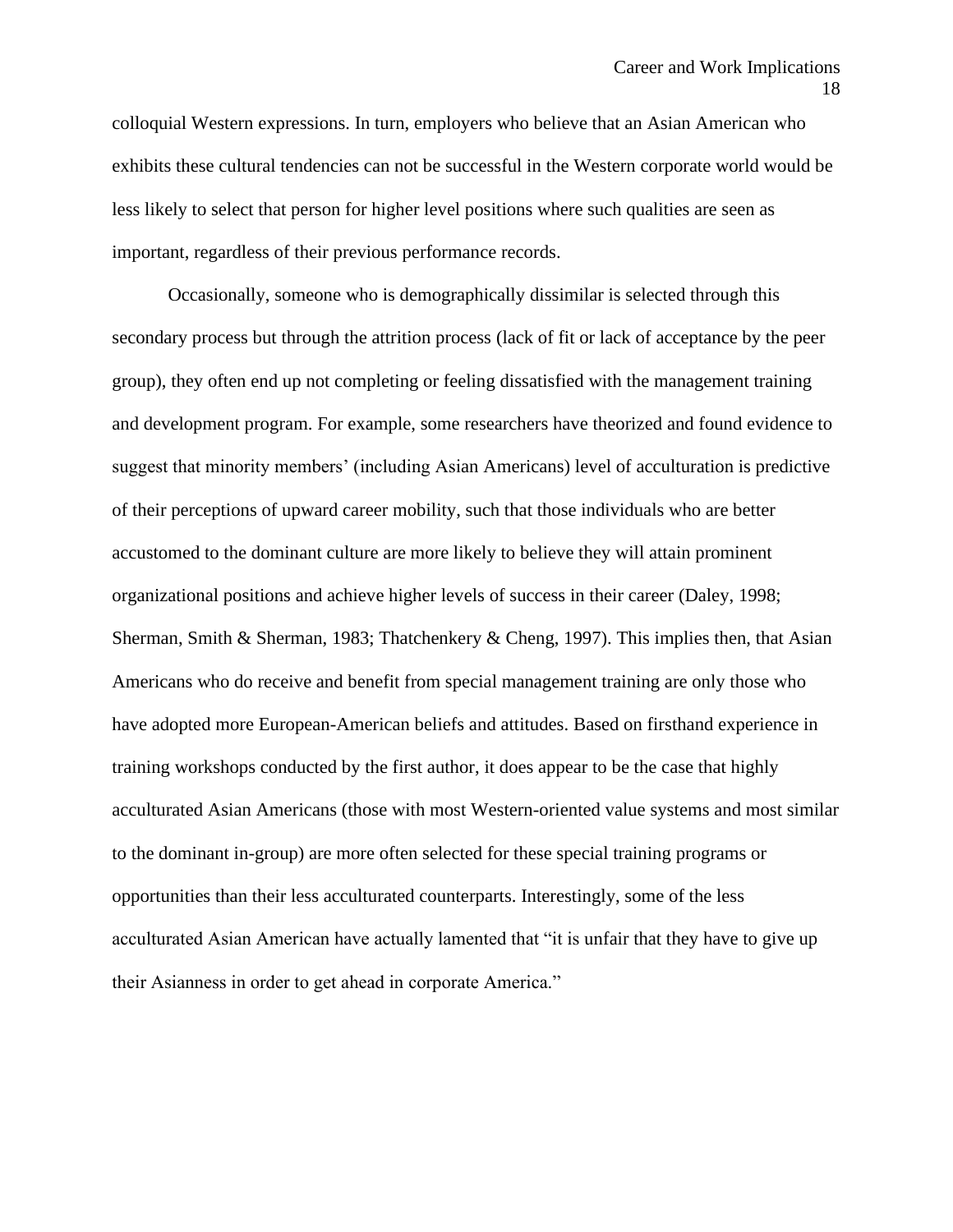# *Organizational Entry and Socialization*

Upon entering an organization, a new employee is subjected to a socialization process which is defined as "the process by which an individual acquires the attitudes, behavior, and knowledge needed to participate as an organizational member (Levy, 2006, p. 235)." Socialization into the workplace may occur through more formal and structured organizational methods or as a result of less standardized processes. For example, companies may provide human resource-sponsored employee orientation meetings and offer policy workshops, while coworkers might hold social gatherings for the new employees and give guided tours of the organizational facilities and operations. Socialization and entry into the workplace is a very important transition period for employees, as impressions of the organizational culture are formed, the written and "unwritten" rules of the work environment are learned, and the procedures and expectations for work performance are established (Levy, 2006).

Once again, it is important to distinguish between formal and informal socialization processes. The former is more structured and governed by official human resources department policies and therefore less subject to biases, prejudices, and discrimination. Informal socialization processes, on the other hand, are less structured and more subjective. It is driven by personal attitudes, values, and preferences and therefore more open to biases, prejudices, and discrimination. It consists of things like who asks whom to lunch, to gets invited to play golf on weekends, and who hangs out with whom at the company picnics. At the same time, racial and ethnic minority employees may also have a need to spend time together for social support and reaffirm each other's cultural identity. For example, Beverly Tatum (2002)*,* in her book *Why Are All the Black Kids Sitting Together in the Cafeteria?* described this process in the school system and the naturally occurring affinity groups. These affinity groups also exist in the workplace and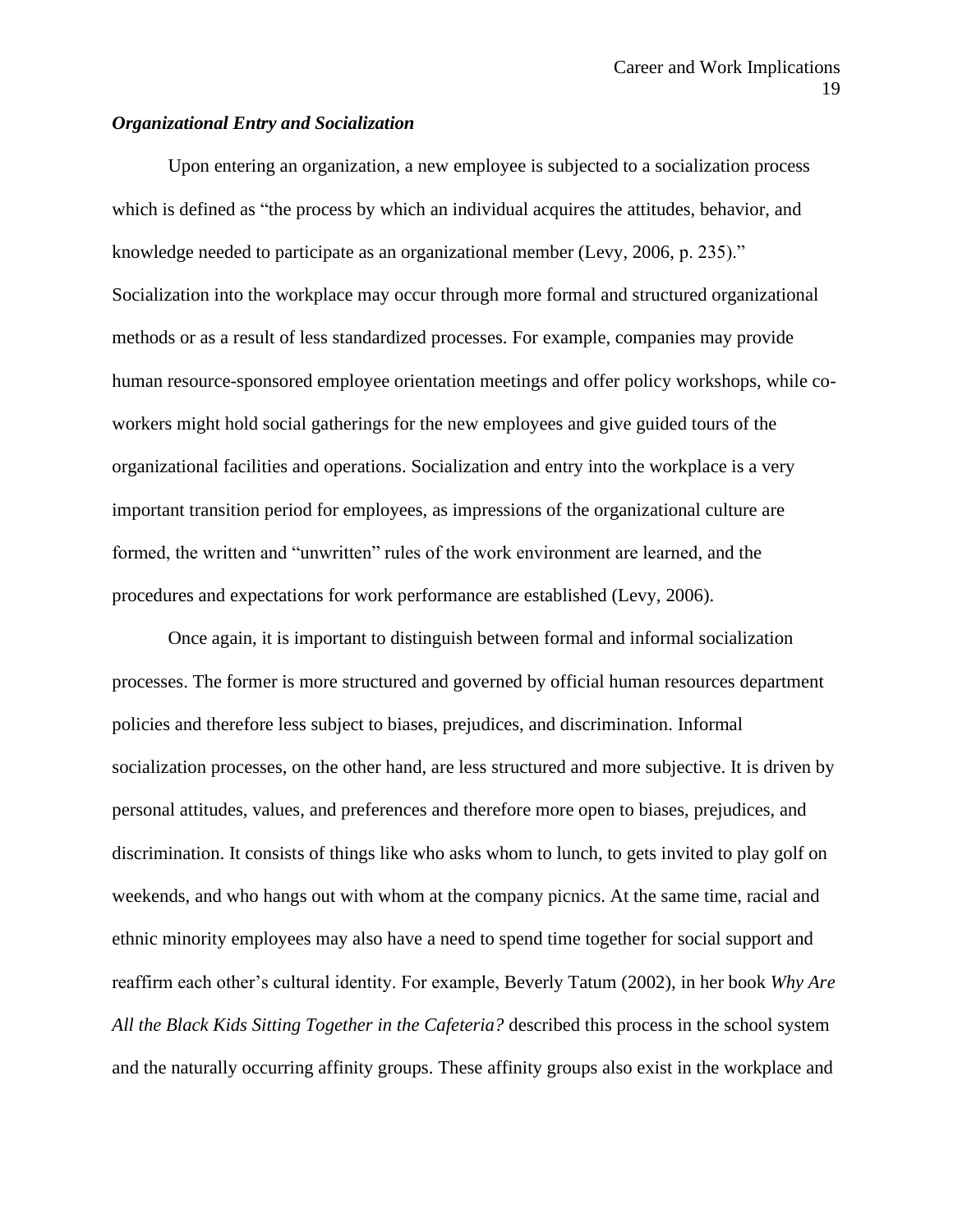they sometimes add to the stereotypes that these persons of color do not want to be included in the interactions that make up informal socialization practices.

These stereotypes, whether they arise from the majority group's personal backgrounds or are stimulated by the affinity groups, create cultural distances and gaps between majority and Asian American workers. This in turn leads to uneven informal socialization of Asian Americans in the workplace. Being excluded from these informal networks where socialization occurs costs Asian American in terms of social capital and often leads to social isolation which also increases the movement towards one's affinity groups. To counter the stereotypes that often lead to the social exclusion and lack of socialization, Asian Americans are often faced with the unpleasant choice of conforming culturally and acting more like the dominant group. For recent Asian immigrant workers, the added dimension of xenophobia among the majority workers and supervisors adds further to this process of social exclusion and isolation within the workplace. Finally, these socialization failures of Asian Americans has costs not only for the individual workers but also for the organization in terms of uneven social integration and socialization of its workforce in the form of work stress, underemployment, and turnover (see also Leong &.Serafica, 1995; Wu, 1997).

Friedman and Krackhardt (1997) attempted to capture one aspect of the reduced socialization faced by Asian Americans by examining differences between Asians and non-Asians' ability to convert educational attainment into social capital (defined as the standing an individual maintains in a social network and their ability to draw on that reputation to influence others in the network) in the workplace. The authors posit that one of the primary methods of developing more social capital is to achieve higher levels of education. In relation to the workplace, greater education translates into the individual having more resources available to them that other co-workers do not have but may need to successfully complete their job—this, in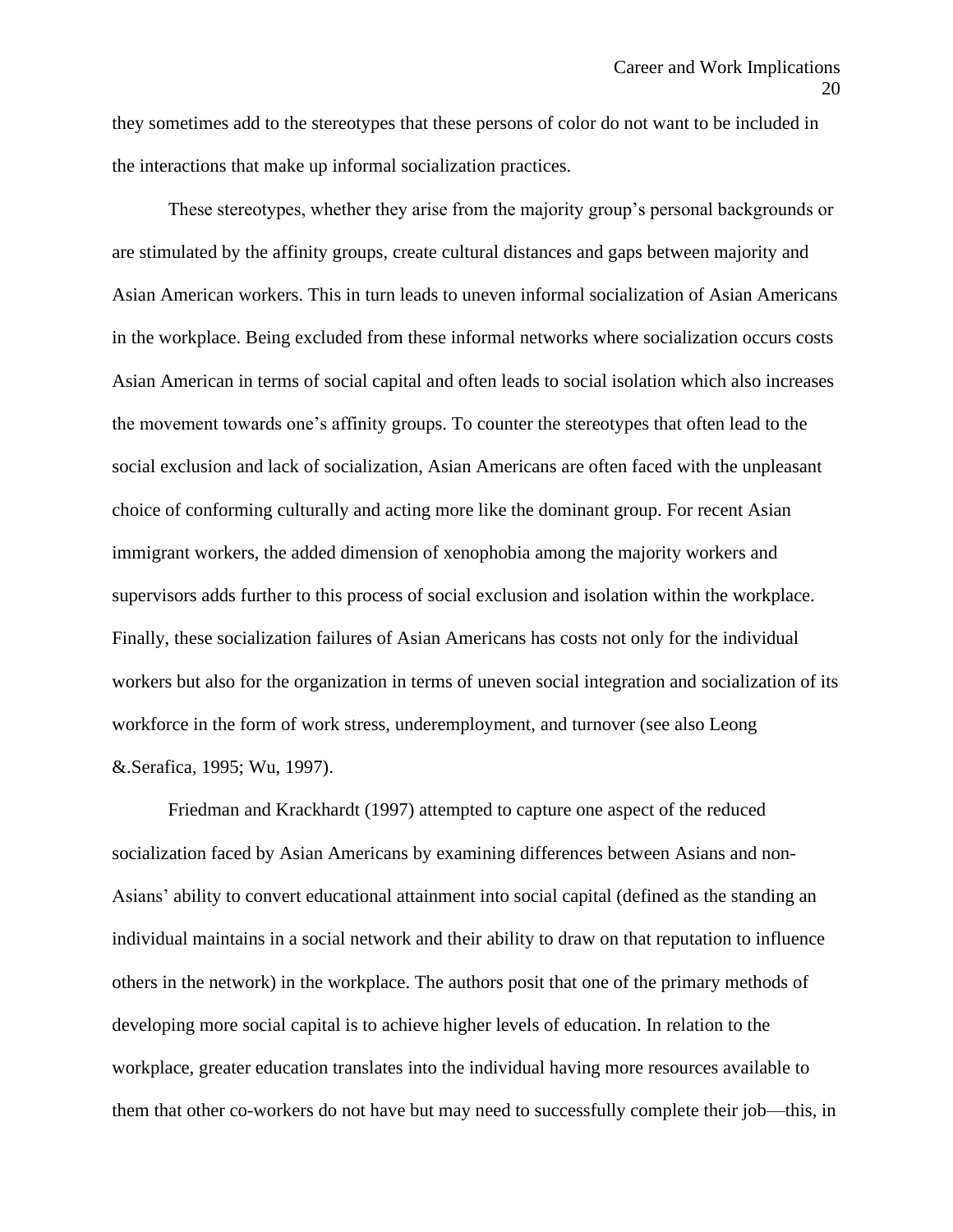turn, makes the educated individual important within the social framework. Differences in social capital between Asians and non-Asian of the same education level, then, might indicate that something else is occurring in the organization that prevents the educated individual from becoming involved or socialized into the network, such as discrimination, bias or some other form of social exclusion.

To examine this hypothesis, Friedman and Krackhardt (1997) conducted a series of network analyses in the computer services division of a large U.S. investment bank. Network analysis is a methodological technique that allows researchers to assess how and to whom individuals communicate and share information with. The researchers asked a total of 61 individuals (25 of which were Asian) across five different work teams to indicate from whom in their workplace they sought advice about work-related matters (advice centrality) and feedback concerning their personal work performance (feedback centrality). By comparing differences in the frequency with which an individual was indicated as a contact point for these relatively personal and confidential pieces of information, the authors were able to assess differences in social capital returns as a result of race and education level and determine one's level of involvement in the organization. In line with the logic of social capital theory, the results of their analyses indicated that higher education levels predicted greater advice and feedback centrality for European Americans in this organization. However, for Chinese workers, higher levels of education were associated with *lower* levels of advice and feedback centrality, thus indicating that better educated Chinese were more socially isolated from their co-workers relative to these matters of social import. This finding is particularly striking in the context of the Model Minority myth, as it provides yet another example of how a seemingly positive achievement for Asian Americans (higher education attainment) can result in unexpected negative consequence (diminished socialization).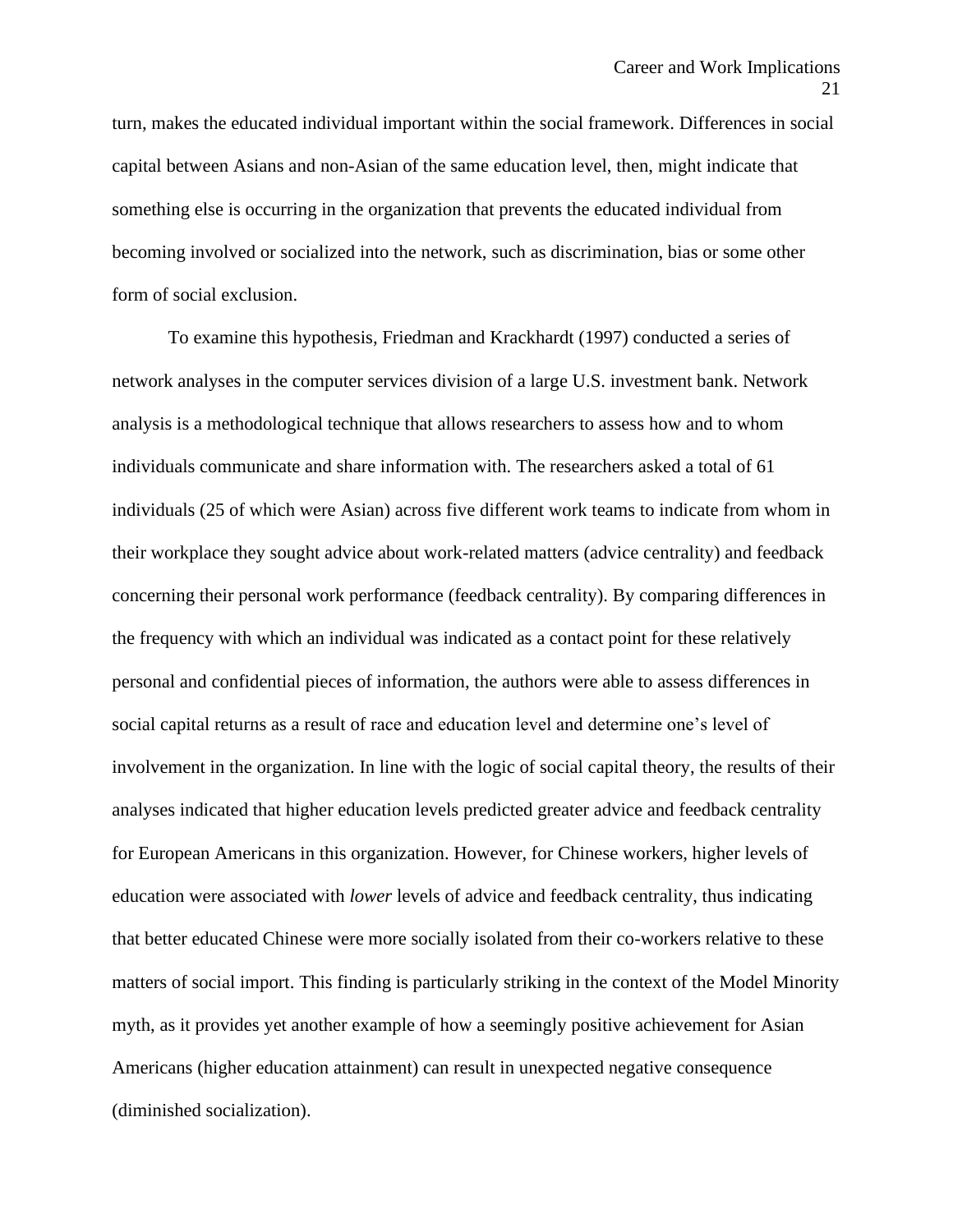# *Personnel Training and Development*

Personnel training is multi-million dollar undertaking for organizations in order to ensure effective work performance among its workers. According Levy (2006), training consists of "the formal procedures that a company utilizes to facilitate learning so that the resultant behavior contributes to the attainment of the company's goals and objectives" (p. 216). The training process generally begins with a formal assessment of training and development needs, which may include analyses of the organization, specific job tasks, and the trainee. Prior to the delivery of training, the learning context is established by organizing the overall goals and procedures of the training program to ensure maximum transfer of training. Finally, employees are guided through the training program, evaluated, and offered feedback on their strengths and weaknesses. Career advancement in the organization depends on the worker's successful completion of training and development activities as represented in effective job performance after the completion of training.

Whether one is being trained to be an insurance salesperson or a bank manager, there is the task aspect of the job and the interpersonal aspect. It is in the interpersonal aspect that stereotypes of Asian Americans are more likely to have an impact on training and development activities. Most training programs tend to be based on learning theory and behavioral principles that operate within a "uniformity myth" paradigm where workers are all assumed to be the same. Cultural differences in communication and interpersonal styles tend to be ignored or misunderstood. When Asian Americans undergo training, their cultural differences in the interpersonal aspects of their job tend to be stereotyped as ineffective or problematic since it is the dominant group's interpersonal style which is used as the frame of reference. Often Asian Americans undergoing training are evaluated as performing well on the task aspects but not the interpersonal aspects of the job. For example, at a large mid-western university with a significant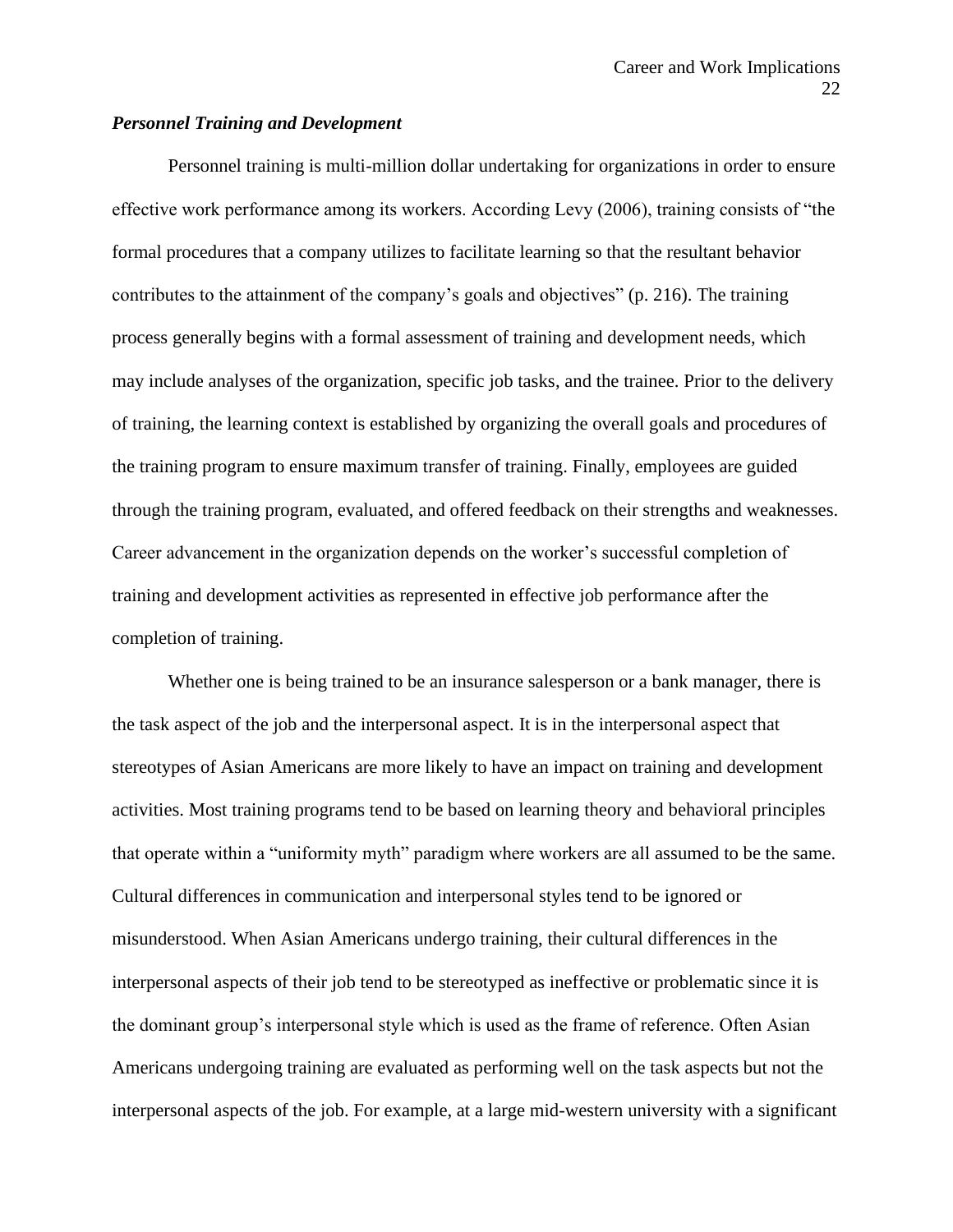group of Asian Americans in medical school, students were evaluated as performing extremely well during their first year of training (where rote memorization and book learning related to anatomy and biochemistry was essential). Interestingly enough, as soon as this group embarked on their second year rotations (in the hospital wards and clinics), their performance ratings deteriorated significantly because they were now being evaluated primarily on the interpersonal aspects of their jobs (i.e., "bedside manner" or interpersonal relations with patients and with coworkers) (see also, Leong & Serafica, 1995; Wu, 1997).

Essentially, the negative impact of personnel training and development for Asian Americans arises from the fact that they do not fit the prototype of the interpersonally aggressive, confident, and socially poised worker that derives from the stereotype of the White European American male. When compared with such a stereotype, the performances of Asian Americans tend not meet the established criterion, which is often culturally skewed. The stereotypes that White European Americans hold about Asian Americans often contribute to this skewness in criteria. There is some evidence of this skewness in terms of occupational stereotypes of Asian Americans.

Leong and Hayes (1990) empirically evaluated occupational stereotypes that White Americans held about Asian Americans. White participants were presented with the identical biography of a job applicant that varied only in race (White versus Asian) and gender (Male versus Female) and were asked to evaluate how qualified he or she is for certain occupations along three dimensions: (a) probability of success, (b) qualifications of training, and (c) acceptance by others. They found both positive and negative stereotypes with regard to gender and race groupings. In fact, the study found that Asian Americans were stereotyped as less likely to succeed as insurance sale persons. However, on the opposite end, Asians were stereotyped to be more likely to succeed as engineers, computer scientists and mathematicians.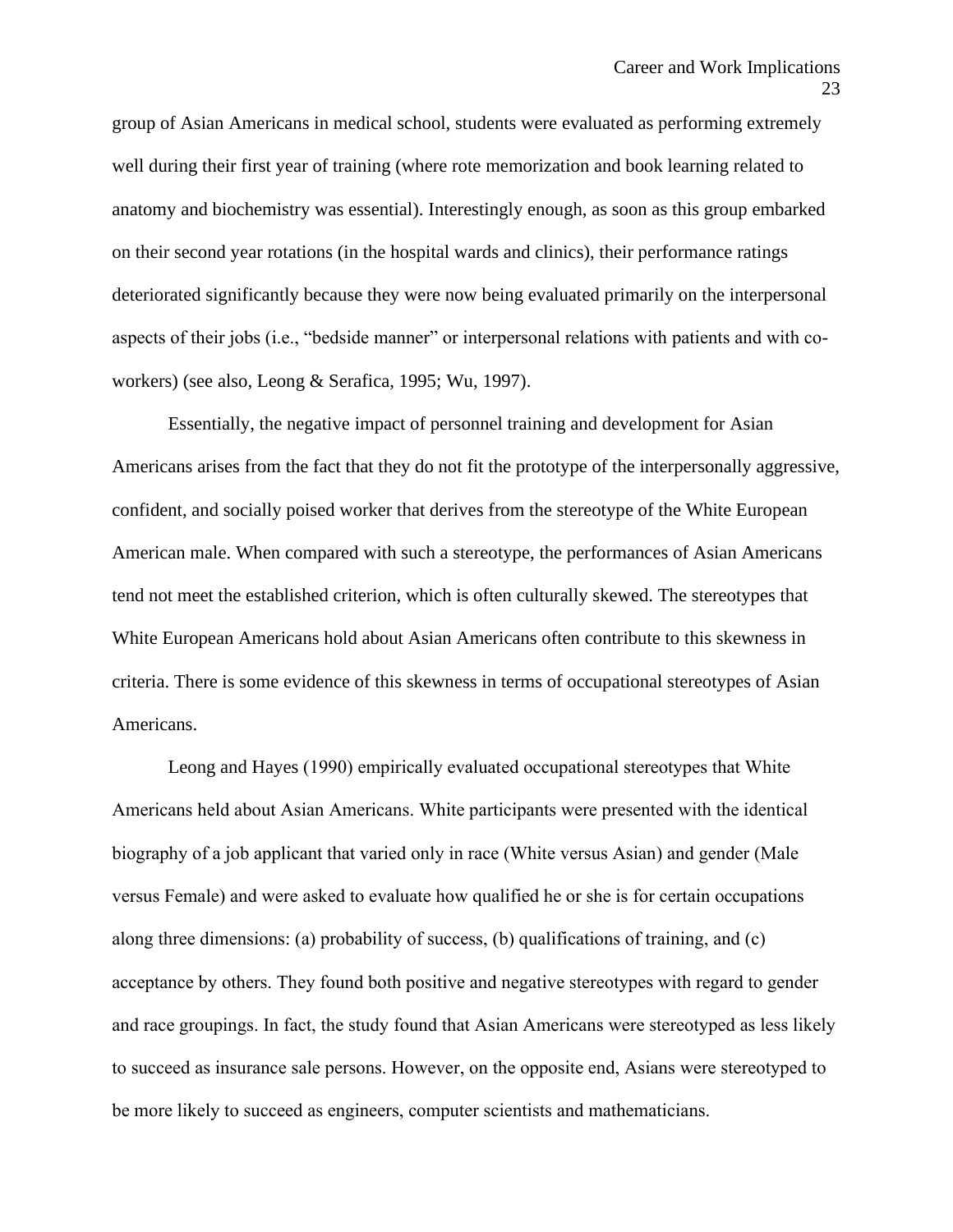A similar study conducted by King, Madera, Hebl, Knight & Mendoza (2006) asked White male participants to read a fictitious résumé, provide an overall evaluation of the applicant, and judge the person's suitability for 12 different jobs that varied in prestige and societal status. To examine whether occupational stereotypes influenced these ratings, the fictitious applicants were given ethnically stereotypic names to indicate they were Asian, Black, Hispanic or White. Results of the study found that Asian Americans were rated as most suitable for high-status jobs (e.g., chemist, physician, architect, engineer, computer programmer, judge and pilot), and were rated as equally poorly suited for low-status jobs (e.g., custodian, kitchen staff worker, construction worker, public transportation employee, and repairman) as Whites. Furthermore, mediation analyses indicated that these occupational stereotypes of Asians accounted almost entirely for the observed relationship between race and overall applicant evaluation.

Taken together, the findings from Leong and Hayes (1990) and King et al. (2006) suggest that White Americans do indeed hold occupational stereotypes about Asians, and these stereotypes can influence which occupations Whites believe Asians are likely to succeed at. These results are particularly important to decisions regarding personnel training and development. As stated earlier, the expectations for success that managers hold for their employees may significantly impact their willingness to invest time and resources to train employees whom they do not believe will be successful. Thus, future research is needed to assess how widespread the impact of occupational stereotypes is on Asian Americans' career development and how severe the associated occupational and psychological consequences they leave behind can be.

### *Performance Appraisal*

Upon completion of training, workers are then expected to undertake their job responsibilities fully with periodic evaluations of their performance for reward and promotions,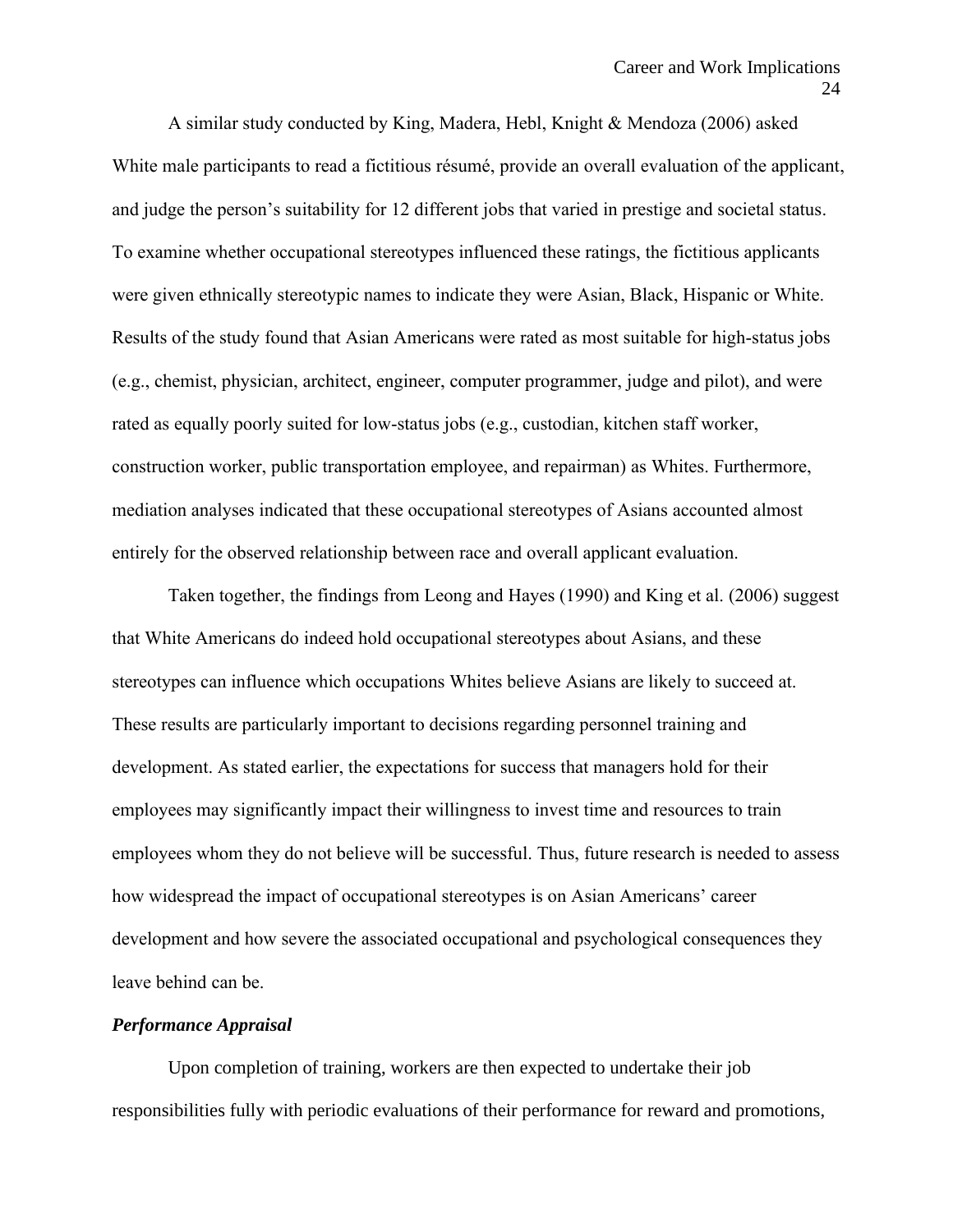or retraining and dismissal. According to Levy (2006), performance appraisal is "the systematic review and evaluation of employees' job performance, as well as the provision of feedback to the employees" (p. 113). Performance appraisals have many important uses, but three of the most significant are (p. 114):

- 1. *Making important personnel decisions*. Information from the performance appraisal is often used to determine employee promotions, demotions or firings, employee benefits and salaries, reassignment of workers to new departments, or the opportunity/need for advanced or remedial training.
- 2. *Developmental purposes*. Evaluations from the performance appraisal are often used to communicate an employee's strengths and weaknesses in order to help employees focus their efforts on areas that need improvement.
- 3. *Documentation/Organizational purposes*. Maintaining standardized records of employee performance appraisals affords organizations the ability to carefully track and justify their business decisions concerning company personnel (i.e., promotions, firings, etc.).

Performance appraisal has significant consequences for workers since they serve as the basis for pay raises and promotions as well as other rewards (e.g., being selected for special assignments). However, there is also considerable subjectivity to this evaluative activity such that cultural biases can enter into the process. As mentioned above, the judgments regarding the interpersonal aspects of workers' performance either in training or in actual job duties can be skewed towards the majority cultural group such that racial and ethnic minority groups' performance are viewed as either deficient or suboptimal.

Leong (2001) in his study of the impact of acculturation on performance appraisal ratings found indirect evidence of these cultural biases. In this study which examined the role of acculturation on Asian American workers in terms of job stress and job satisfaction, Leong (2001)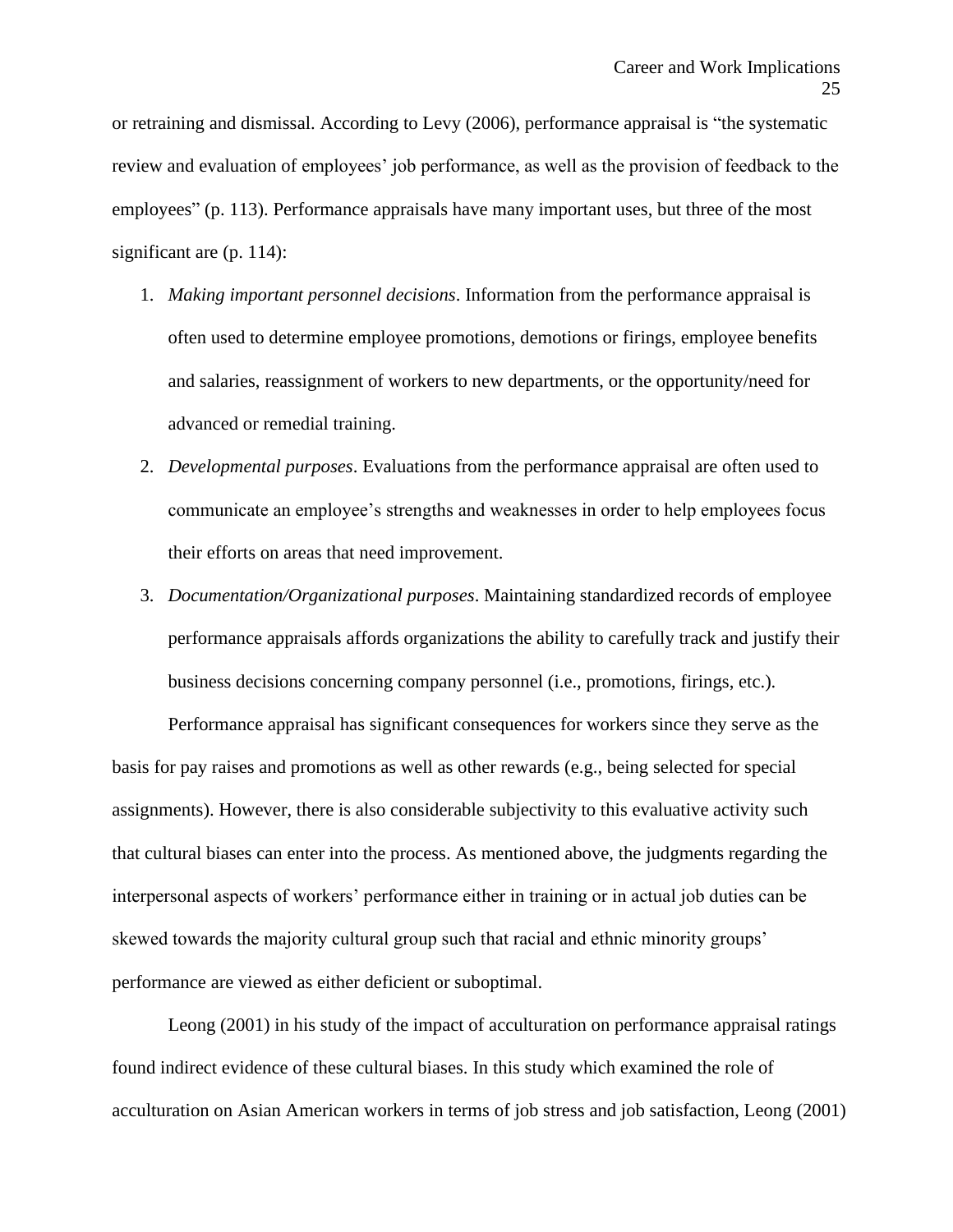also obtained supervisors' performance ratings of the workers. Interestingly, he found a significant positive correlation between the Asian American workers' level of acculturation and the performance appraisal ratings from their supervisors. Theoretically, there should not be a significant correlation between acculturation level and performance ratings. In other words, there is no reason to expect that highly acculturated Asian Americans (i.e., more Western oriented) perform better at their job than those who are low on acculturation (i.e., more traditional and Asian oriented). Incidentally, the measure of acculturation used in the current study categorizes Asian Americans as highly acculturated if they consistently select Western (versus Asian) preferences in language, food, music, and friendships. To the extent that acculturation levels reflect variations in cultural attitudes, value orientations and lifestyle preferences, they should not have an impact at work much in the same way that a worker's religion and political affiliation should not have an impact on his or her job performance ratings. This positive relationship between acculturation level of Asian Americans and performance ratings is akin to Protestant workers receiving higher performance ratings than Catholic workers. Similarly, one would not expect to find Republican workers systematically receiving higher performance ratings than Democrats in any business organization.

As Leong and Chou (1994) had predicted in their formulation, acculturation seems to be related to stereotyping and discrimination with high acculturation Asian American workers perceived as better workers. The data from Leong (2001) support the Leong and Chou (1994) formulations and suggest that stereotyping does occur in relation to acculturation levels such that higher acculturation Asian Americans are rated as better workers and probably also viewed as better prospects for promotions and leadership positions. Hence, there appears to be a cultural similarity bias operating in the workplace not only in terms of secondary selection, socialization and training but also in terms of performance appraisal.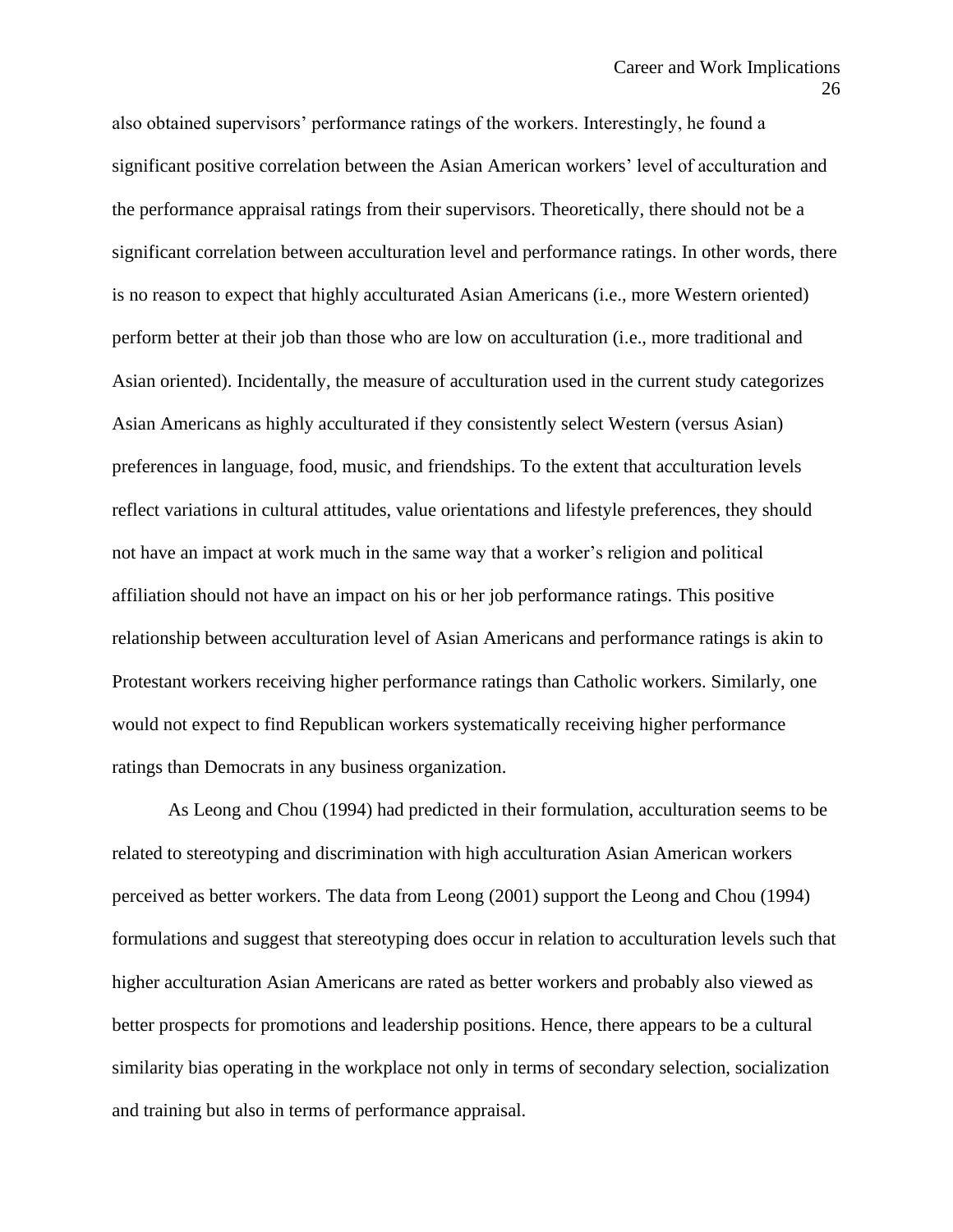# *Mentoring*

Mentoring has been defined as "the process whereby individuals with advanced experience and knowledge provide support and guidance to their protégés, who are junior organizational members, in order to help them advance their careers (Kram, 1985). Research has demonstrated that mentoring is an important element in the career development of workers in organizations (Kram, 1986). Yet, research has found that there are barriers to cross-racial and cross-ethnic mentoring. In one survey, Smith and Davidson (1992) found that one-third of African American graduate students reported that they had not received mentoring support or guidance in their programs. Indeed, Hill, Castillo, Ngu, and Pepion (1999) observed that some national surveys have documented that this declining trend in ethnic minority graduate student enrollment may be related to limited opportunities for these culturally diverse students to develop meaningful relationships with training faculty and staff (Kohut & Pion, 1990, cited in Hill et al., 1999).

Cultural barriers to effective mentoring for racial and ethnic minority workers can arise from the differences in attitudes, values, and beliefs when the mentor and protégé are from different cultural backgrounds. These differences can often lead to cultural miscommunication and cultural conflicts in cross-ethnic mentoring dyads. Some of the barriers can arise from stereotyping and prejudice when mentors hold racist or ethnocentric attitudes and beliefs. One common stereotype that negatively impact mentoring results from White American mentor's rigid adherence to an individualistic value orientation where assertiveness, autonomy, and selfreliance is highly prized and either explicitly or implicitly denigrates the collectivistic orientation of the Asian American protégé . Such stereotypes, when operative in the mentoring relationship, can often produce social isolation and alienation among the Asian American protégé (see also, Leong & Serafica, 1995; Wu, 1997).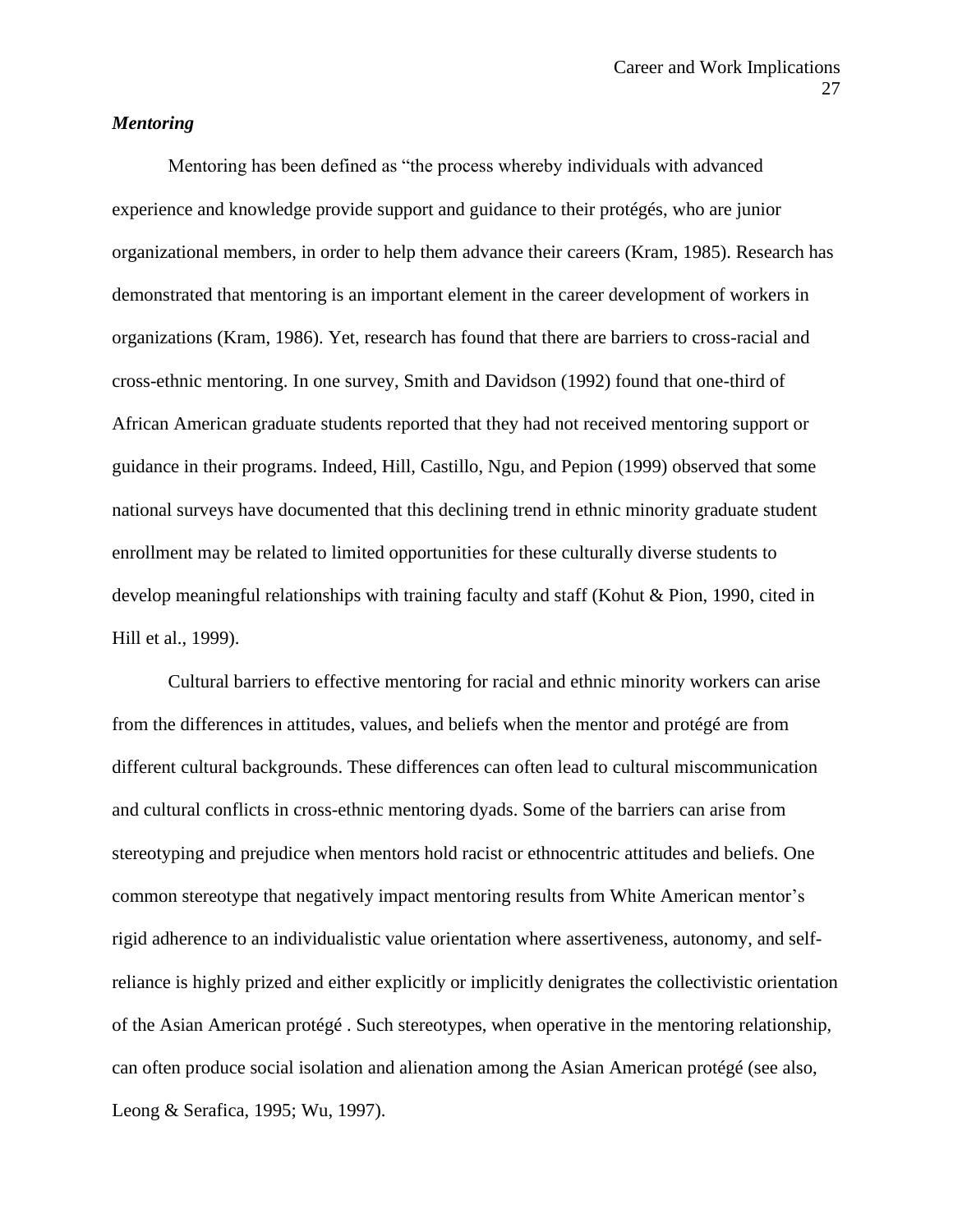The literature on the mentoring of Asian Americans is extremely limited. Goto (1999) in her chapter on mentoring among Asian Americans made the following observation "If there has been little attention to the mentoring needs of Asian Americans, there has been even less attention to the contributions that Asian Americans might make as mentors or sponsors to others". In one of only a few empirical studies on Asian Americans, Kim and Goto (2001) examined predictors of Asian American first-year college students' intention to participate in a culturally congruent mentoring program. They found that the students intention to participate was predicted by their belief that participation eases transition to college and also that the program will strengthen their ethnic identity and combat model-minority myth. It appears that mentoring for Asian Americans need to address the issue of their cultural identity and assist them in countering the model minority myth and other stereotypes as postulated by Leong and Chou (1994).

On the other hand, research across racial and ethnic groups have found that there is an ethnic similarity effect in mentoring. Everything else being equal, racial and ethnic minority faculty and professionals prefer to be mentored by someone from their own race or ethnicity (Gonzalez-Figueroa & Young, 2005; Thomas, 2001). Additionally, Johnson and Huwe (2002), in their discussion of mentorship dysfunction highlighted an interesting finding by Thomas (1993, cited in Johnson & Huwe, 2002). Specifically, Thomas found that racial differences in crossgender dyads were handled either directly or via suppression and denial. Surprisingly, the most productive and functional mentoring dyads were those in which the mentor and protégé shared preferences for the same strategy for handling racial differences and not the strategy per se. Thus, it appears that congruence in racial attitudes and orientations are quite important in maintaining a productive mentoring relationship. Mentoring based on the stereotypes, on the other hand, are likely to produce dysfunctional mentorship as defined by Johnson and Huwe (2002) (see also, Leong & Serafica, 1995; Wu, 1997).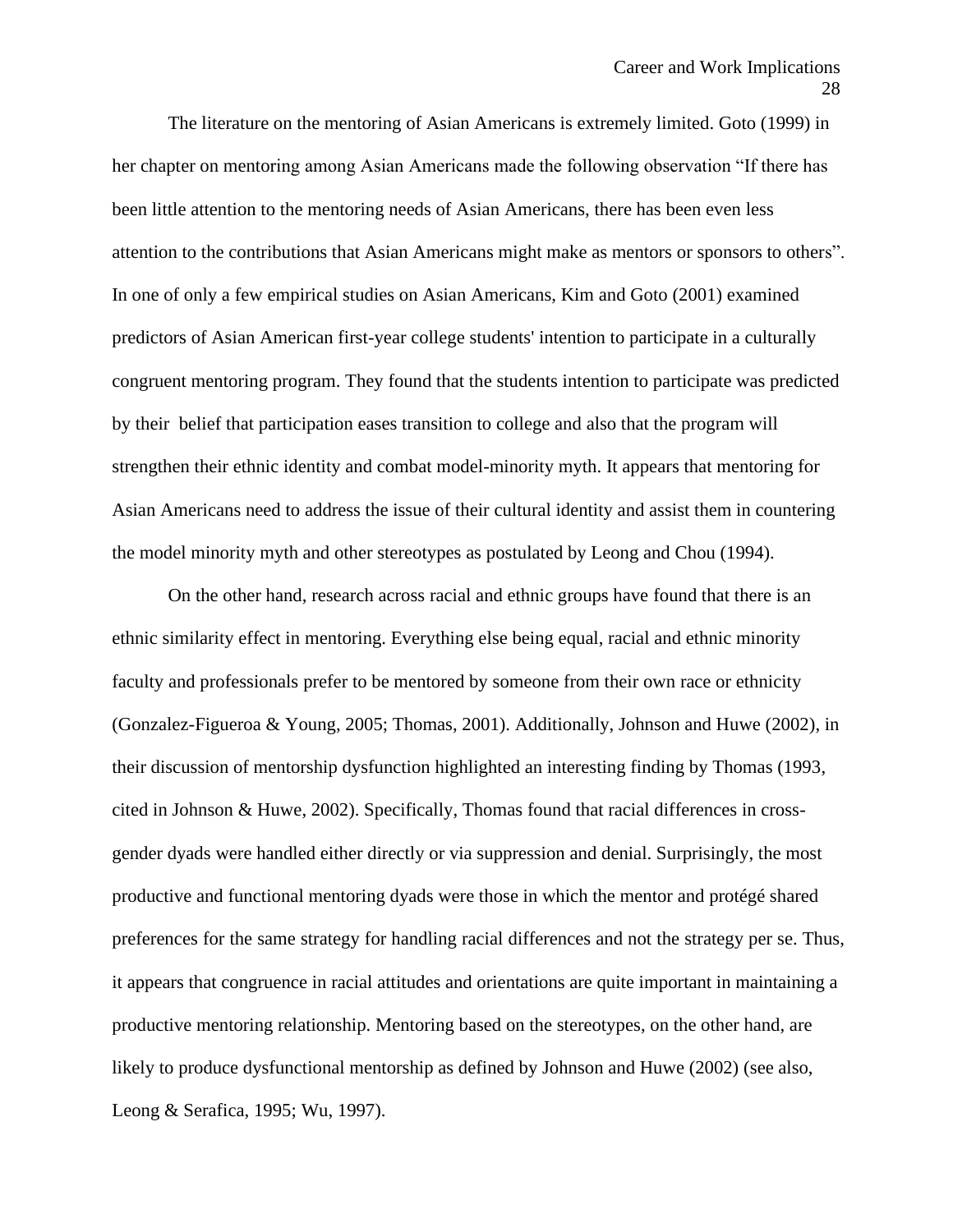#### **Summary**

In discussing the career and work implications of the model minority myth and other stereotypes for Asian Americans, we have sought only to describe the nature of the problems rather than to offer premature solutions. The chapter began with a description of the Model Minority myth and other stereotypes for Asian Americans and followed with a delineation of the impact of these stereotypes on Asian Americans in relation to major organizational functions and processes such as selection, organizational socialization, training, performance appraisal and mentoring. As the opening quotation from Confucius alludes to, the integration of Asian Americans into American culture and industry has been a slow or at times stagnant process owing to the biases and unfair expectations they have faced; however, the unfortunate Catch-22 presented to Asian Americans is that the stereotypes that help sustain these discriminative practices are generally positive, desirable qualities touted as beneficial by the popular majority. Thus the existence of the Model Minority myth has left the Asian American people in a position such that no matter which path they choose to attempt to reach societal or economic success, they are faced with a constant uphill struggle.

Given the dearth of empirical research (Leong, 1991; Leong & Gupta, 2006), we hope that the description of the relationships between these stereotypes and their potential impact for Asian Americans in the workplace will stimulate further research. One potentially fruitful line of research concerns exploring ways in which organizations might adopt practices that "personalize" Asian American workers to other organization members, thus lessening the saliency of the Model Minority stereotype (Stangor, 2000; Tajfel & Forgas, 2000). Diversity and cultural sensitivity training, team building, and experiential learning all offer possible mechanisms through which organizations might begin to shape both Asian Americans' and other organization members' perceptions of ethnic equality and common goal striving. Though these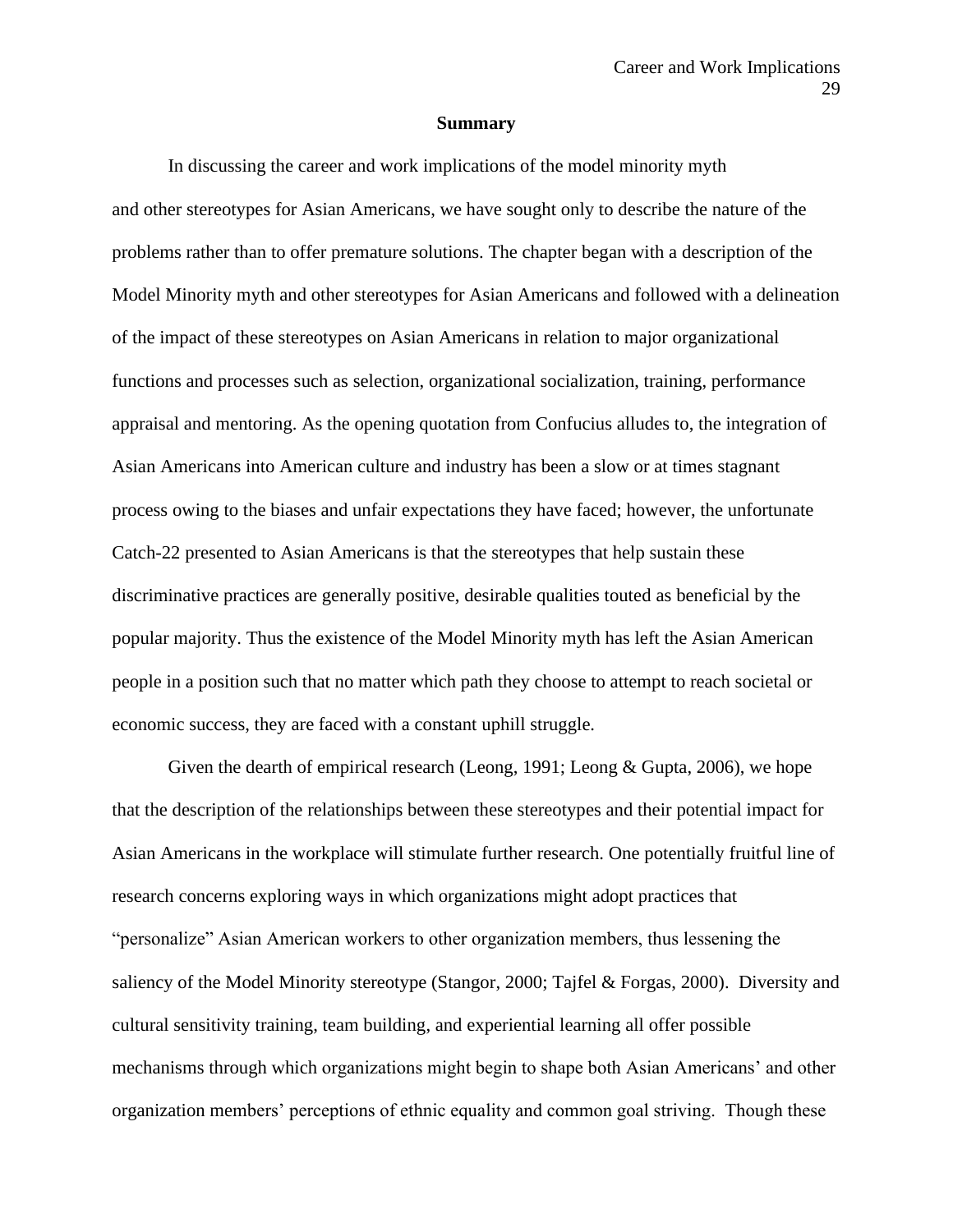ideas represent only minor steps towards better understanding and working towards overcoming the influence of racial and ethnic stereotypes in the workplace, their study and implications holds significant promise for overcoming the lingering problems of bias and discrimination that continue to face Asian Americans.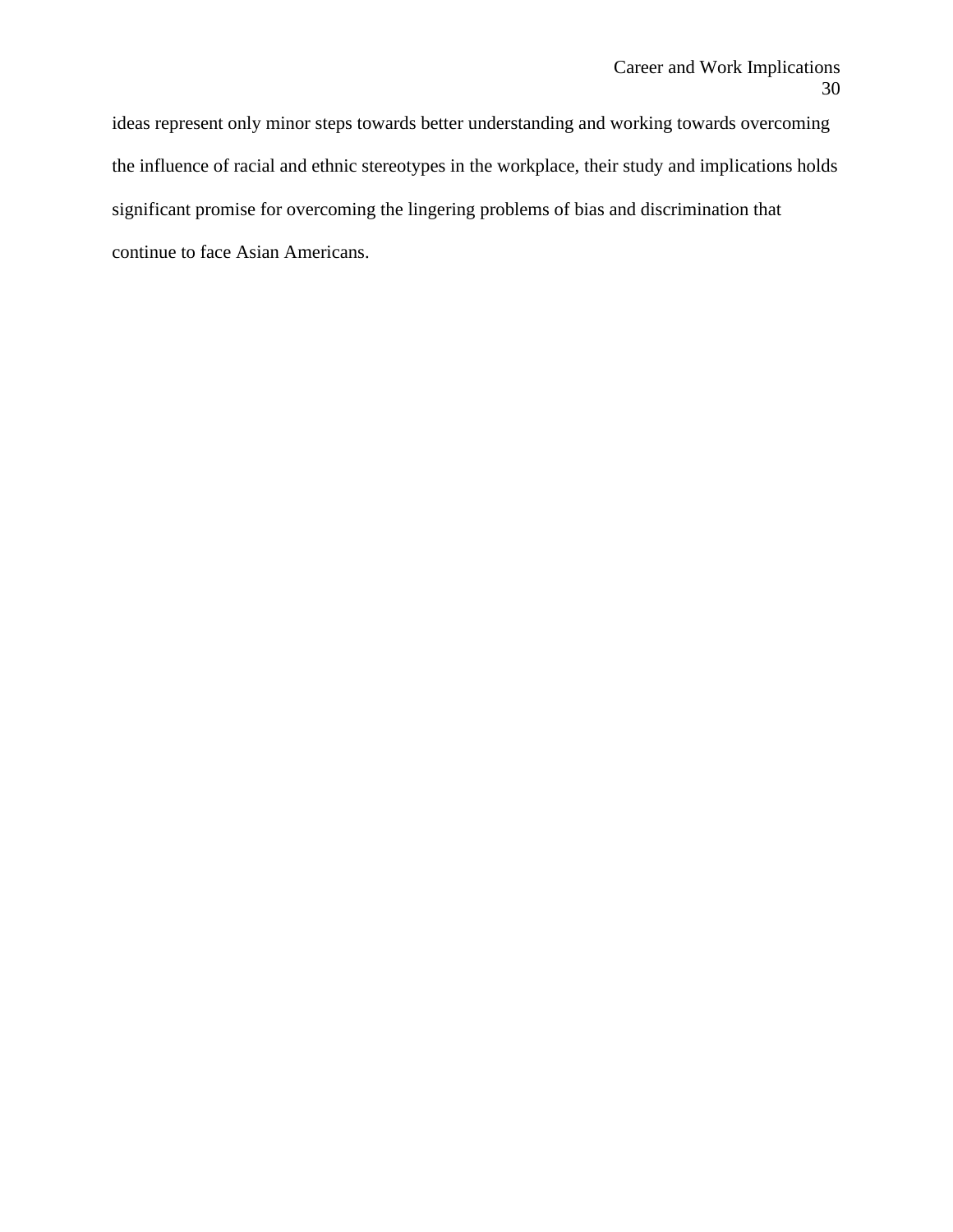#### References

- Allport, G. W. (2000). The nature of prejudice. In C. Stangor (Ed.), *Stereotypes and prejudice* (pp. 20-48). Philadelphia, PA: Psychology Press.
- Bargh, J. (1994). The four horsemen of automaticity: Awareness, intention, efficiency, and control in social cognition. In R. Wyer, & T. Srull (Eds.), *Handbook of social cognition*, (Vol. 1, pp. 1-41). Hillsdale, NJ: Erlbaum.
- Bargh, J. (1999). (Ed.). *The cognitive monster: The case against the controllability of automatic stereotype effects*. New York: Guilford.
- Brand, D. (1987). The new whiz kids: Why Asian Americans are doing so well and what it costs them. *Time, 130*, 42-46.
- Brewer, M. B. (1988). A dual process model of impression formation. In T. K. Srull, & R. S. Wyer (Eds.), *Advances in social cognition* (Vol. 1, pp. 1-36). Hillsdale, NJ: Erlbaum.

Byrne, D. (1971). *The attraction paradigm*. New York: Academic Press.

- Cheng, C., & Thatchenkery, T. J. (1997). Introduction: Why is there a lack of workplace diversity research on Asian Americans? *Journal of Applied Behavioral Science, 33*(3), 270-276.
- Chin, A. (2001). *A brief history of the "Model Minority" stereotype*. Retrieved July 10, 2007, from www.modelminority.com.
- Confucius (1997). *The Analects of Confucius (Lun Yu).* (C. Huang, Trans.). New York: Oxford University Press. (Original work written 400 B.C.).
- Daley, D. M. (1998). Paths of glory and the glass ceiling: Differing patterns of career advancement among women and minorities. *Public Administration Quarterly, 20(2)*, 143- 163.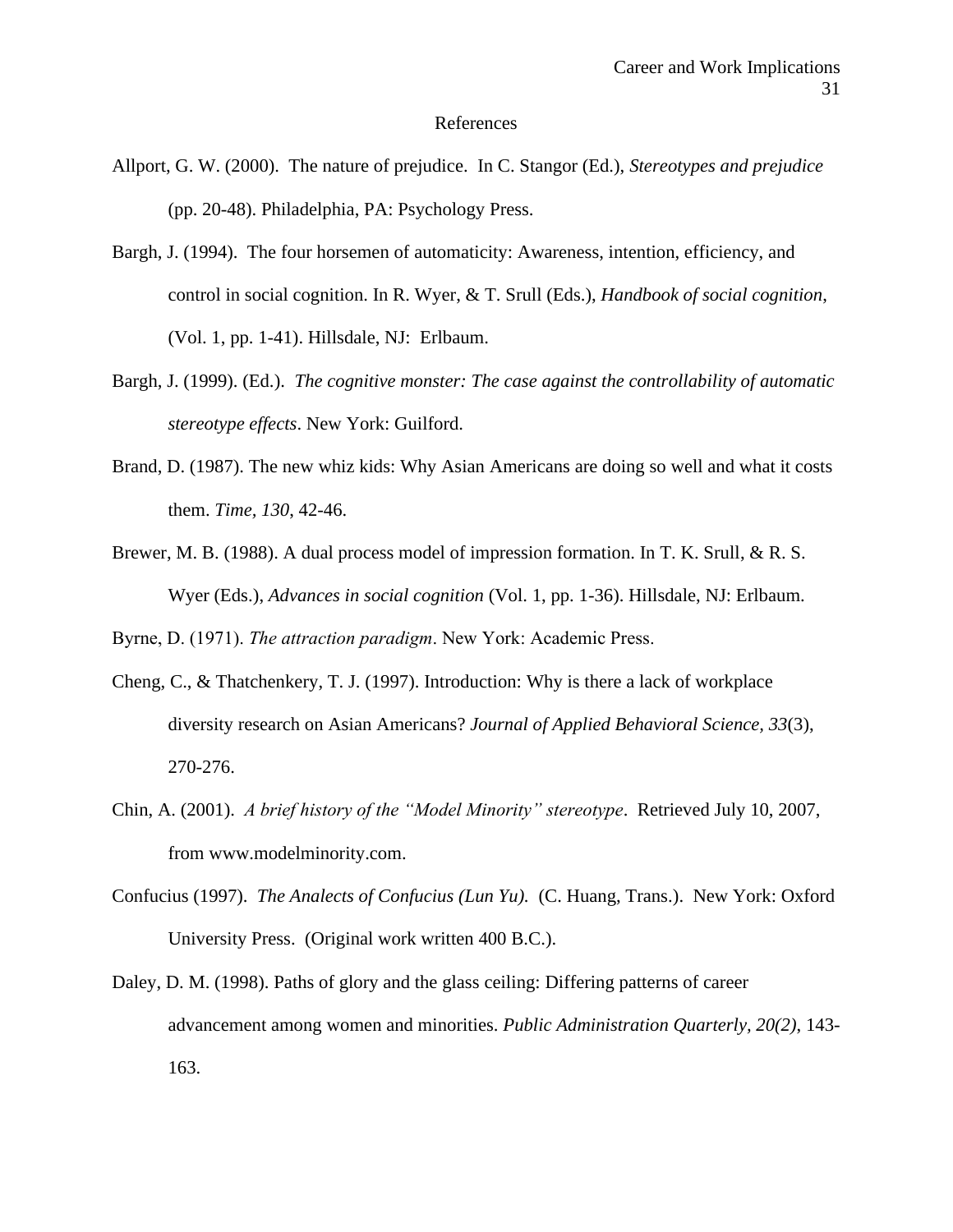- Devine, P. G. (1989). Stereotypes and prejudice: Their automatic and controlled components. *Journal of Personality and Social Psychology, 56*(1), 5-18.
- Eagly, A. H. (1987). *Sex differences in social behavior: A social-role interpretation*. Hillsdale, NJ: Erlbaum.
- Eagly, A. H., & Steffen, V. J. (1984). Gender stereotypes stem from the distribution of women and men into social roles. *Journal of Personality and Social Psychology, 46,* 735-754.
- Elmasry, F. (2005). *Why do Asian American students excel in school?* Retrieved July 10, 2007 from http://www.imdiversity.com/villages/asian/education\_academia\_study/voa\_asian\_achieve

ment\_1205.asp.

- Fiske, S. T., & Neuberg, S. L. (1990). A continuum of impression formation, from category based to individuating processes: Influences of information and motivation on attention and interpretation. In M. P. Zanna (Ed.), *Advances in Experimental Social Psychology* (Vol. 23, pp. 1-74). New York: Academic Press.
- Friedman, R. A., & Krackhardt, D. (1997). Social capital and career mobility: A structural theory of lower returns to education for Asian employees. *Journal of Applied Behavioral Science, 33*, 316-334.
- Gonzalez-Figueroa, E., Young, A.M. (2005). Ethnic identity and mentoring among Latinas in professional roles. *Cultural Diversity and Ethnic Minority Psychology, 11*(3), 213-226.
- Goto, S. (1999). Asian Americans and developmental relationships. (1999). In F. Crosby & A.J. (Eds.), *Mentoring dilemmas: Developmental relationships within multicultural organizations*. (pp.47 62). Mahwah, NJ, US: Lawrence Erlbaum Associates
- Harper, D. (2001). *Online etymology dictionary.* Retrieved July 20, 2007, from http://www.etymonline.com/index.php?term=stereotype.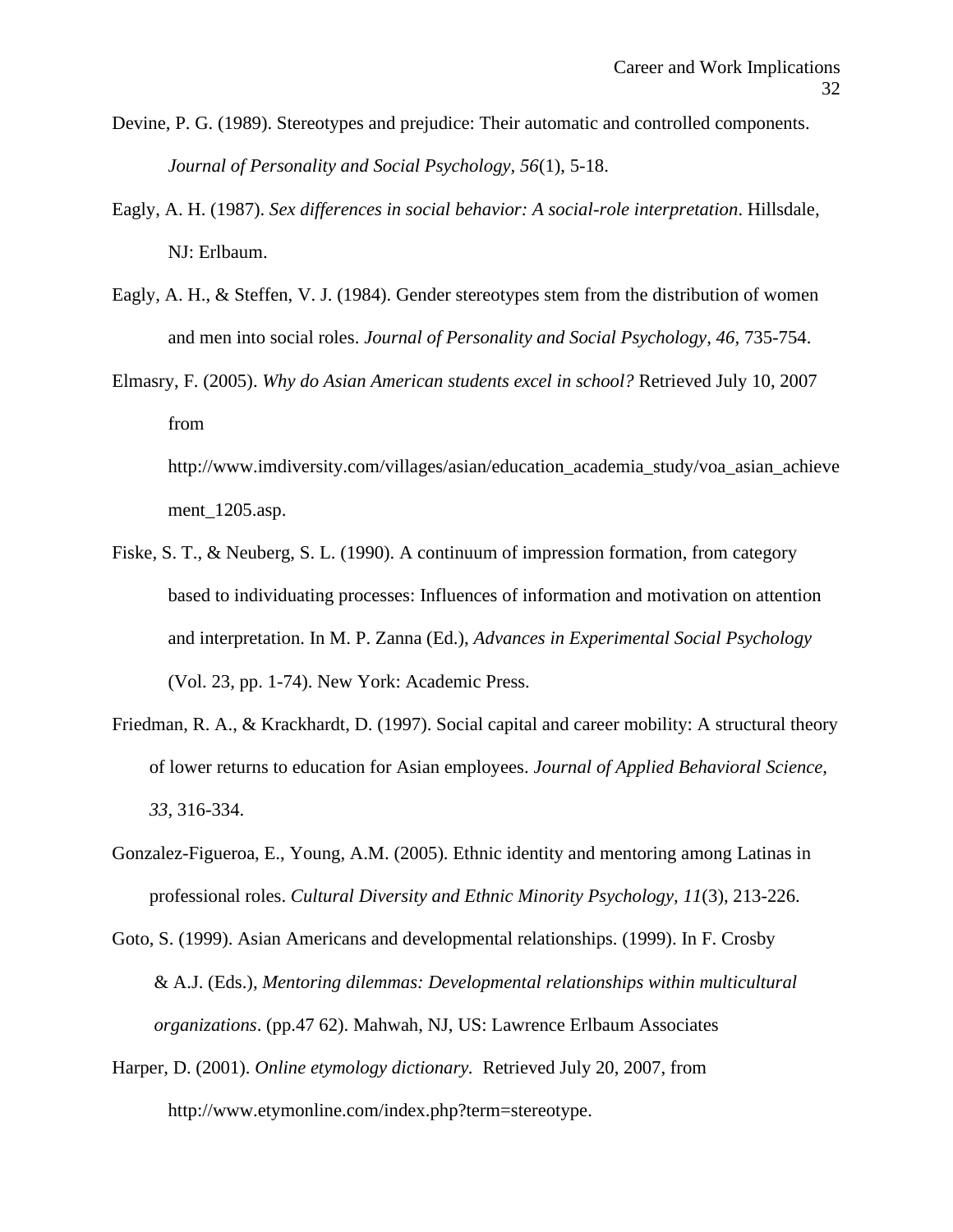Hill, R.D., Castillo, L.G., Ngu, L.Q., & Pepion, K. (1999). Mentoring ethnic minority students for careers in academia: The WICHE doctoral scholars program. *The Counseling Psychologist, 27*(6), 827-845.

Janis, I. L. (1972). *Victims of groupthink.* Boston: Houghton Mifflin

- Johnson, W.B., & Huwe, J.M. (2002). Toward a typology of mentorship dysfunction in graduate school. *Psychotherapy: Theory/Research/Practice/Training, 39*(1), 44-55.
- Kim, C. Y., & S. G. Goto (2001). Culturally congruent mentoring: Predicting Asian American student participation using the theory of reasoned action. *Journal of Applied Social Psychology*, 31, 2417-2437.
- King, E. B., Madera, J. M., Hebl, M. R., Knight, J. L., & Mendoza, S. A. (2006). What's in a name? A multiracial investigation of the role of occupational stereotypes in selection decisions. *Journal of Applied Social Psychology, 36(5)*, 1145-1159.
- Kram, K. E. (1985). Mentoring at work: Developmental relationships in organizational life. Glenview, IL: Scott Foresman.
- Kram, K. E. (1986). Mentoring in the workplace. In D.T. Hall and Associates (Ed.), *Career development in organizations* (pp. 160–201). San Francisco: Jossey-Bass.
- Le, C. N. (2007). *The Model Minority image*. Retrieved June 21, 2007, from http://www.asiannation.org/model-minority.shtml.
- Lee, S. J. (1996). *Unraveling the "Model Minority" stereotype: Listening to Asian American youth*. New York: Teachers College Press.
- Leong, F. T. (1985). Career development of Asian Americans. *Journal of College Student Personnel, 26,* 539-546.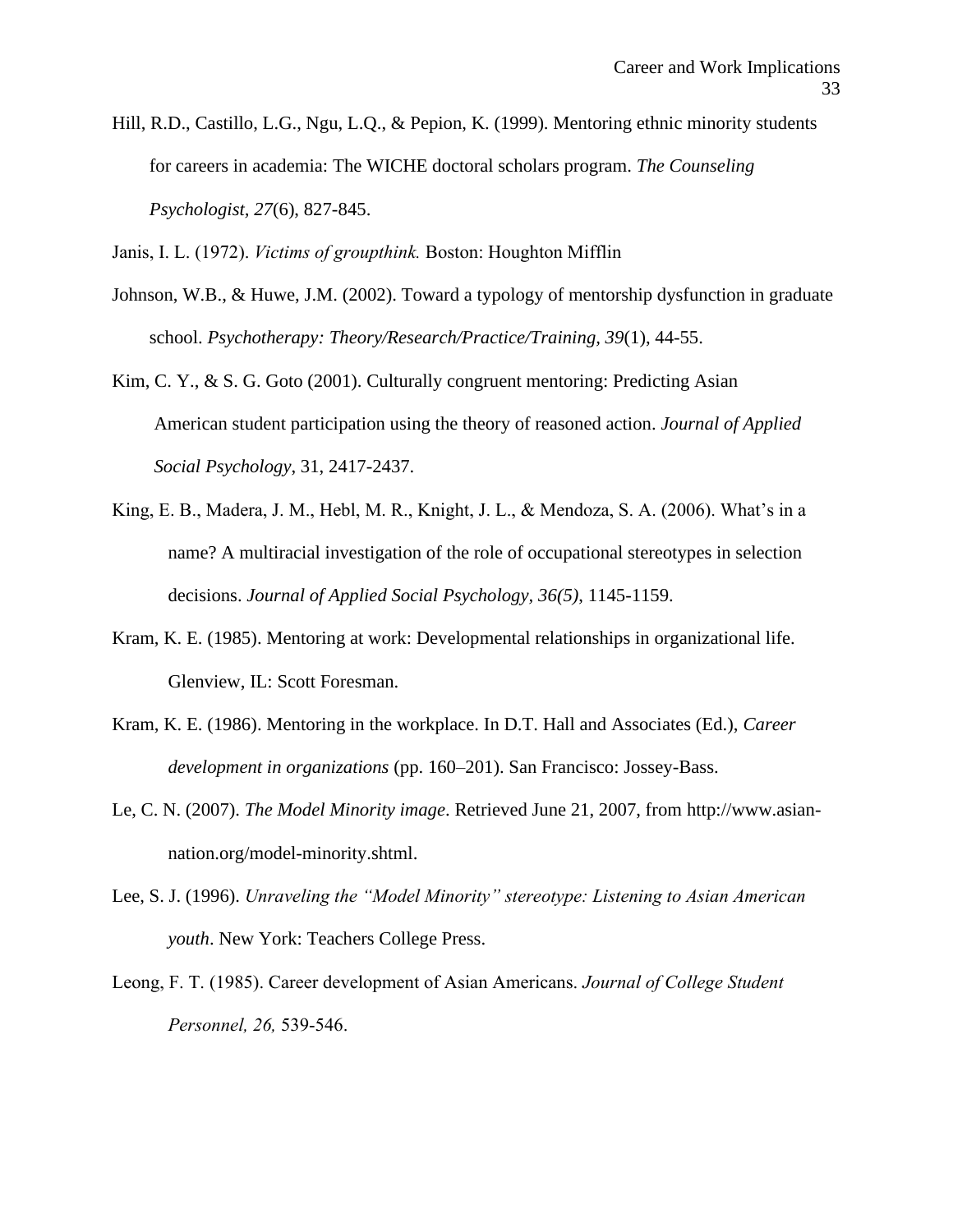Leong, F. T. L. (2001). The role of acculturation in the career adjustment of Asian American workers: A test of Leong and Chou's (1994) formulations. *Cultural Diversity and Ethnic Minority Psychology, 7,* 262-273.

- Leong, F.T.L., & Chou, E. L. (1994). The role of ethnic identity and acculturation in the vocational behavior of Asian Americans: An integrative review. *Journal of Vocational Behavior, 44*, 155-172.
- Leong, F.T. L., & Gupta, A. (2006). Career development and vocational behaviors of Asian Americans. In F.T.L. Leong, A. Inman, A, Ebreo, A., L. Yang, L. Kinoshita, & M. Fu, (Eds.), *Handbook of Asian American psychology* (2<sup>nd</sup> ed.). Thousand Oaks, CA: Sage Publications.
- Leong, F. T. L., & Hayes, T. J. (1990). Occupational stereotyping of Asian Americans. *Career Development Quarterly, 39,* 143-154.
- Leong, F. T. L., & Serafica, F. C. (1995). Career development of Asian Americans: A research area in need of a good theory. In F. T. L. Leong (Ed.), *Career development and vocational behavior of racial and ethnic minorities* (pp.67-102). Mahwah, NJ: Lawrence Erlbaum Associates.
- Levy, P. E. (2006). *Industrial/Organizational psychology: Understanding the workplace*  $(2<sup>nd</sup>$  ed.). Boston: Houghton Mifflin.
- Media Action Network for Asian Americans (n.d.). *Memo from MANAA to Hollywood*. Retrieved June 21, 2007, from http://www.manaa.org.
- Morishima, J. (1981). Special employment issues for Asian Americans. *Public Personnel Management, 10(4)*, 384-392.

Myers, D. G. (2005). *Social psychology* (8<sup>th</sup> ed.). New York: McGraw-Hill.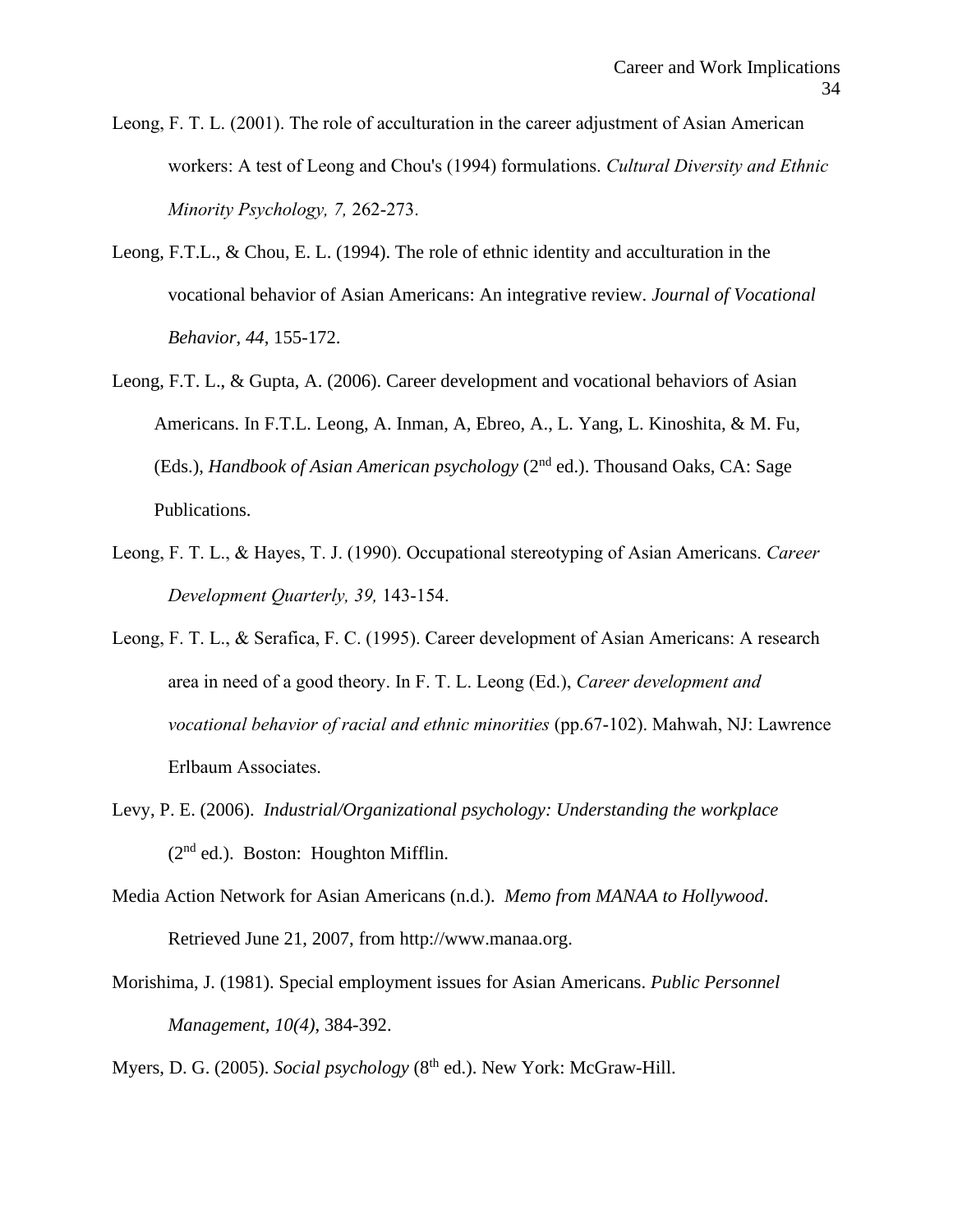Petersen, W. (1966). Success story, Japanese-American style. *New York Times*, 20-21, 33, 36, 38, 40-41, 43.

Reagan, R. W. (1984, February 23). Address presented to Asian and Pacific-American Leaders, Washington, D.C. [Transcript]. Retrieved July 10, 2007, from http://www.reagan.utexas.edu/archives/speeches/1984/22384a.htm.

Schneider, B. (1987). The people make the place. *Personnel Psychology, 40*, 437-453.

- Schneider, B., Goldstein, H.W., & Smith, B.D. (1995). The ASA framework: An update. *Personnel Psychology, 48*, 747-773.
- Sherman, M. F., Smith, R. J., & Sherman, N. C. (1983). Racial and gender differences in perceptions of fairness: When race is involved in a job promotion. *Perceptual and Motor Skills, 77*, 719-728.
- Smedley, B. D., Stith, A. Y., & Nelson, A. R. (2002). *Unequal treatment: Confronting racial and ethnic disparities in health care.* Washington, DC: The National Academic Press.
- Smith, E. P., & Davidson, W. S. (1992). Mentoring and the development of African American graduate students. *Journal of College Student Development*, *33*, 531–539.

Stangor, C. (2000). (Ed.). *Stereotypes and prejudice*. Philadelphia, PA: Psychology Press.

- Stangor, C., & Lange, J. (1994). Mental representations of social groups: Advances in conceptualizing stereotypes and stereotyping. *Advances in Experimental Social Psychology, 26*, 357-416.
- Sue, S., Sue, D. W., Sue, L., & Takeuchi, D. T. (1995). Psychopathology among Asian Americans: A model minority? *Cultural Diversity and Mental Health*, *1*, 39–54.
- Tajfel, H., & Forgas, J. P. (2000). Social categorization: Cognitions, values and groups. In C. Stangor (Ed.), *Stereotypes and prejudice* (pp. 49-63). Philadelphia, PA: Psychology Press.

Takaki, R. (1998). *Strangers from a different shore*. Boston, MA: Back Bay Books.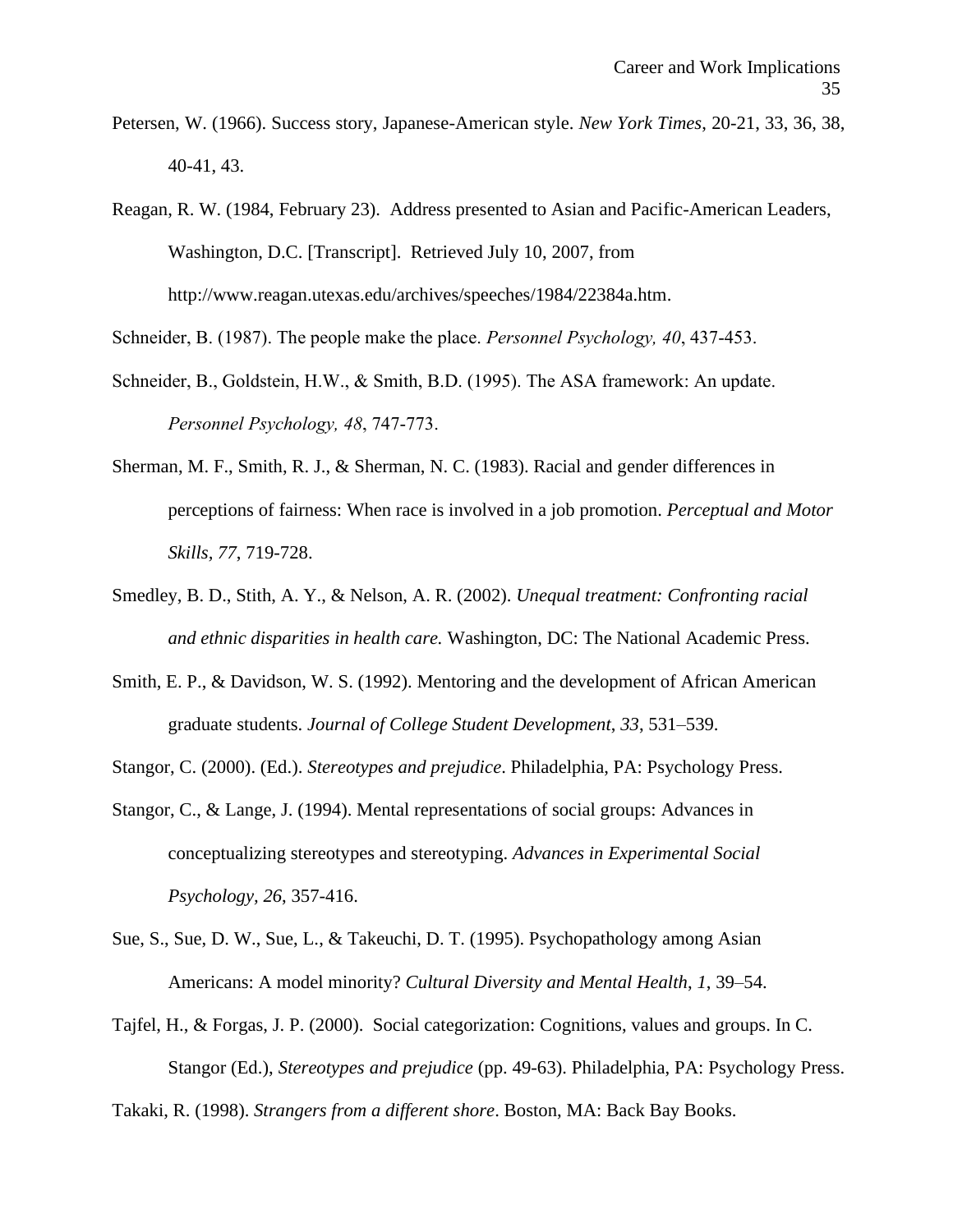- Tang, J. (1997). The Model Minority thesis revisited: (Counter)evidence from the science and engineering fields. *Journal of Applied Behavioral Science, 33*(3), 291-315.
- Tatum*,* B.D. (2002)*. Why are all the Black kids sitting together in the cafeteria?* Perseus Publishing
- Taylor, S. E., Friske, S. T., Etcoff, N. L., & Ruderman, A. J. (1978). Categorical and contextual bases of person memory and stereotyping. *Journal of Personality and Social Psychology, 36*, 778-793.
- Thatchenkery, T., & Cheng, C. (1997). Seeing beneath the surface to appreciate what is: A call for a balanced inquiry and consciousness raising regarding Asian Americans in organizations. *Journal of Applied Behavioral Sciences*, *33*, 270-276.
- Thomas, D. A. (2001). The truth about mentoring minorities: Race matters. *Harvard Business Review, 79,* 99–107.
- Tom, D. Y., H. Cooper, et al. (1984). "Influences of student background and teacher authoritarianism on teacher expectations." Journal of Educational Psychology 76(2): 259- 265.
- Trimble, J. E., & Dickson, R. (2005). Ethnic gloss. In C. B. Fisher & R. M. Lerner (Eds.), *Encyclopedia of applied developmental science*, Volume 1 (pp. 412-415). Thousand Oaks, CA : Sage.
- U. S. Department of Health and Human Services (2001). Mental health: Culture, race and Ethnicity - A supplement to mental health: A report of the Surgeon General. Rockville, MD: U.S. Department of Health and Human Services, Public Health Service, Office of the Surgeon General.